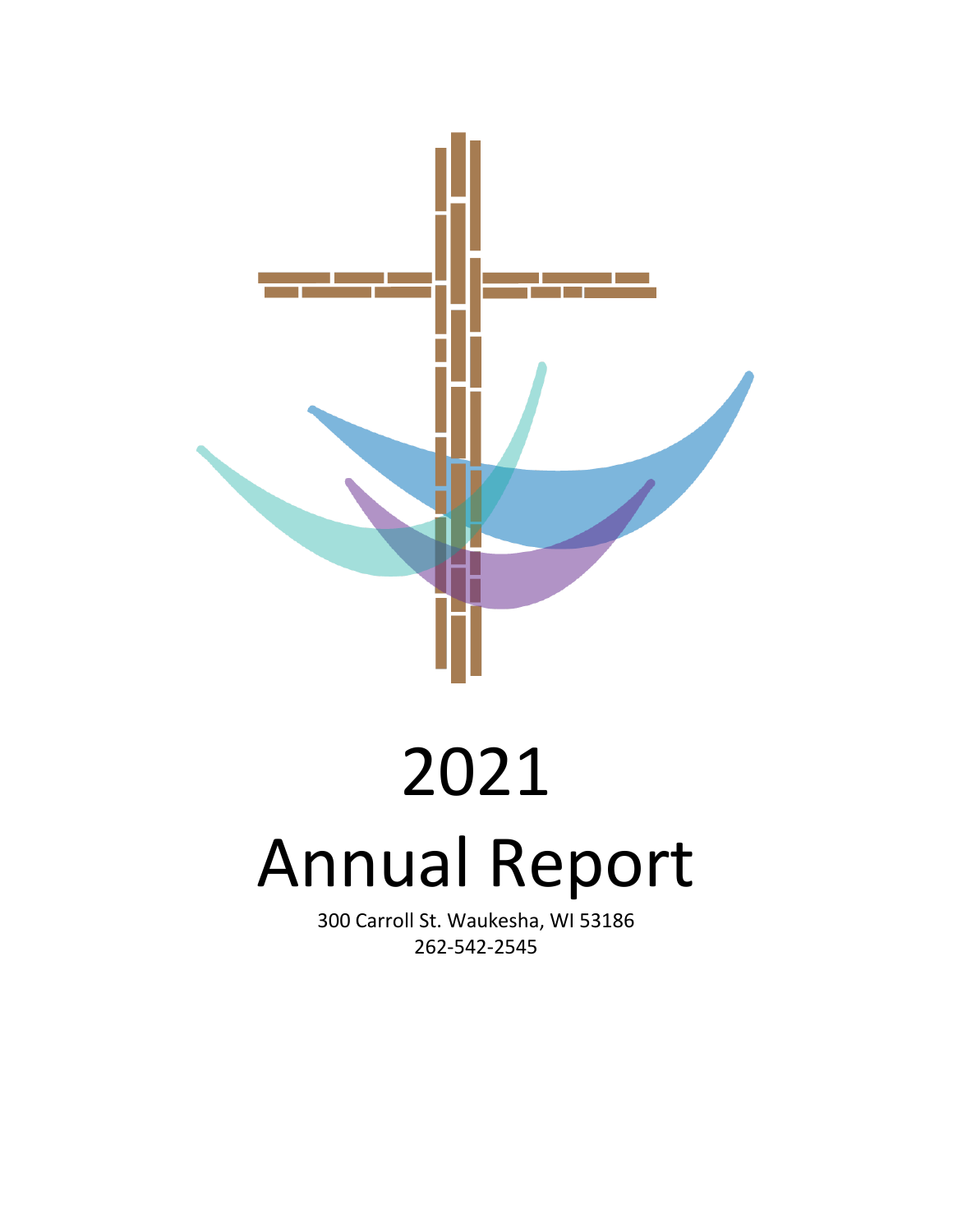## <span id="page-1-0"></span>**Table of Contents**

## Contents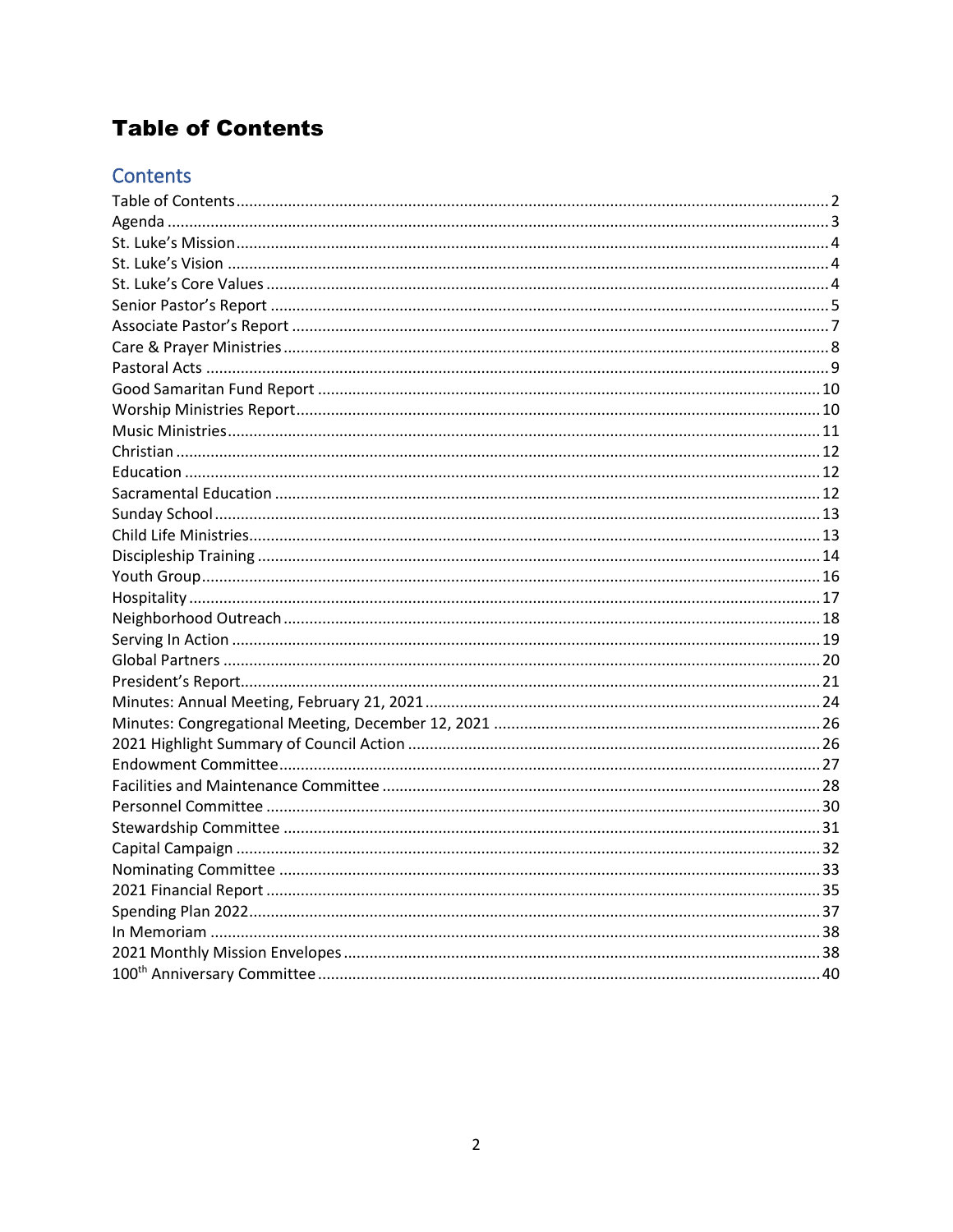## <span id="page-2-0"></span>Agenda

February 13, 2022 Call to Order

Opening Devotion

Approval of Agenda and Minutes Annual meeting minutes of the February 21, 2021 Annual meeting agenda for February 13, 2022

Congregational meeting minutes of December 12th, 2021

Report of the Nominating Committee

#### Old Business

Review of 2021 Financial Report Review of Annual Committee Reports

New Business

Proposed 2022 Spending Plan - Brad Skogman or Ed Raether Ratification of Chapters 10, 11, 12, 13, and 14 of the St. Luke's Governing Documents

Adjournment

Closing Prayer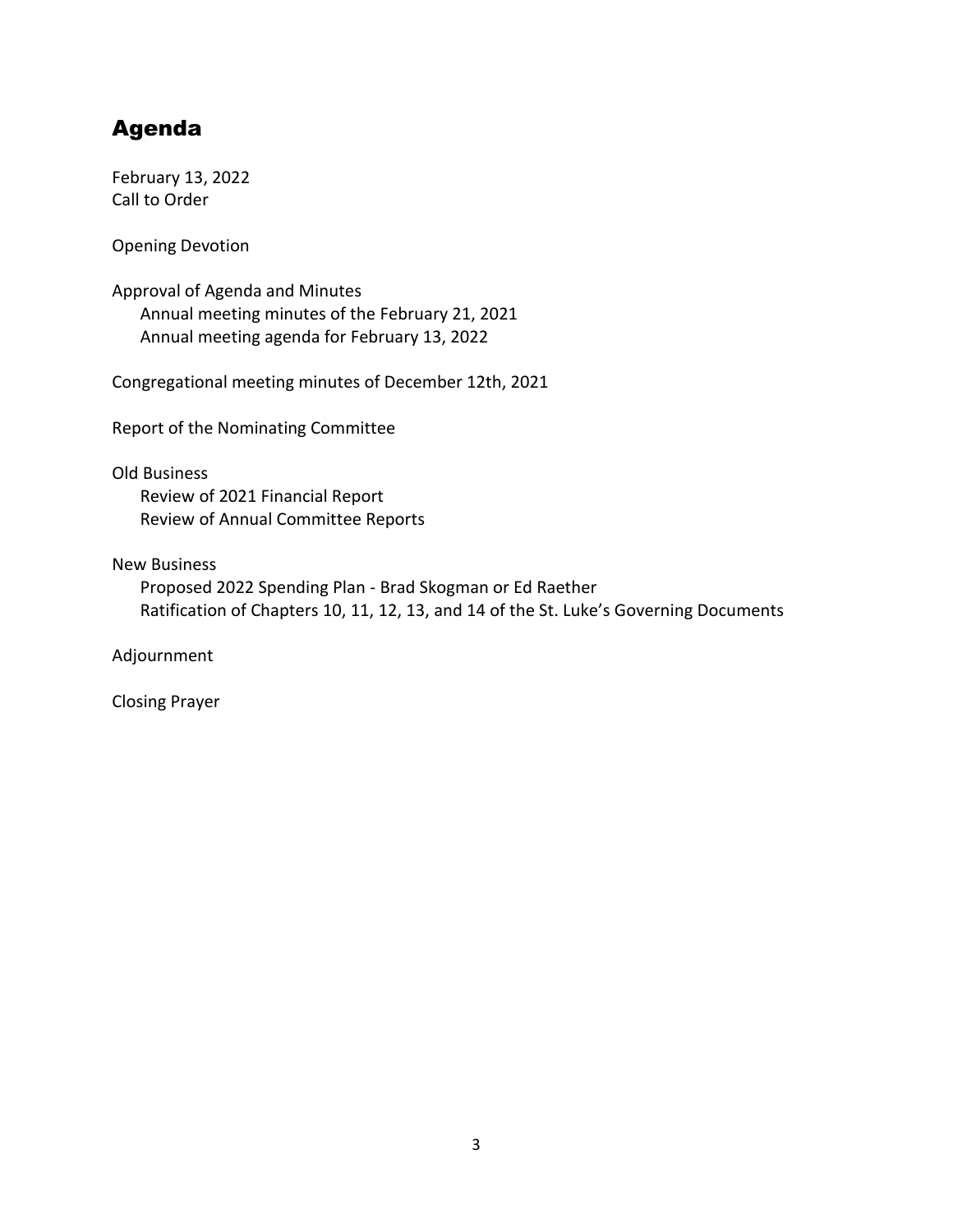## <span id="page-3-0"></span>St. Luke's Mission

Helping people make life-changing connections with God through Jesus Christ.

## <span id="page-3-1"></span>St. Luke's Vision

St. Luke's is a faith community committed to Connecting, Growing, and Serving.

## <span id="page-3-2"></span>St. Luke's Core Values

Honoring God and serving Jesus Christ,

- 1. We share Jesus Christ and make disciples
- 2. We worship God together
- 3. We are curious, courageous, and open to the Holy Spirit
- 4. We celebrate children and lift up families as they are
- 5. We practice kindness and uphold the dignity of each individual
- 6. We are committed to being an inclusive community of grace
- 7. We stand ready to serve and advocate for our neighbors
- 8. We honor our past and look to God's future for us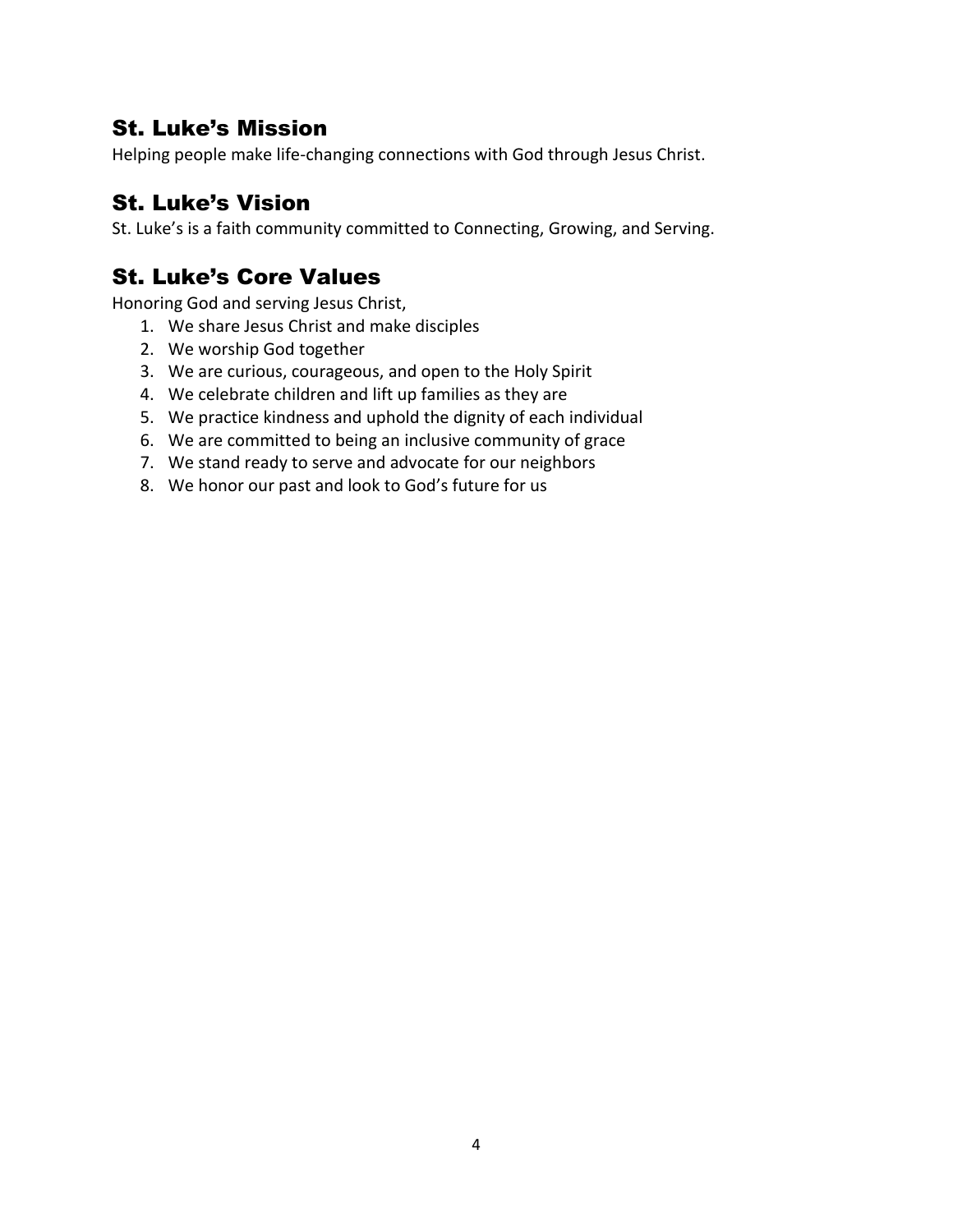## <span id="page-4-0"></span>Senior Pastor's Report

Blessed are those who trust in the Lord, whose trust is the Lord. They shall be like a tree planted by water, sending out its roots by the stream. It shall not fear when heat comes, and its leaves shall stay green; in the year of drought it is not anxious, and it does not cease to bear fruit. *Jeremiah 17:7-8*

Dear Siblings in Christ,

The prophet Jeremiah reminds the people of God that they, who trust in the Lord, are like a tree planted by water, sending out its roots by the stream. They shall not fear when the heat comes, and their leaves shall stay green.

We are called to trust God. That's not an easy thing to do when so much has been shifting all around us. COVID continues to be active in our community. We long for patterns to return to as they were before the pandemic, while recognizing that the pandemic continues.

A year ago, we weren't meeting for worship in person. We were online, offering in-person parking lot Holy Communion. We held our annual meeting online. Bible Study groups were virtual. We were experimenting, stretching and growing so that we might provide for the needs of the community while living with the uncertainties of COVID.

In March, we again began worshipping in person, indoors. We wore masks, limited the number of worshippers, didn't sing, and took communion in our seats. In the summer months, we added worship in the park. Through the year, we adapted our worship practices, moving back to more normal patterns. We continue to walk with each other in worship, even as variants shift our ways of being together.

I am grateful for the careful deliberations of the church council throughout the pandemic. Monthly, the council has wrestled with what it believes to be best practices for us as a congregation during this strange time. It continues to listen to a myriad of opinions and to consider carefully what is best for our congregation. This has been hard work. While following their guidance, we have not experienced a congregational-based outbreak event.

In 2021 we celebrated our 100<sup>th</sup> anniversary. COVID interrupted our plans for celebrating it around a meal, but we still hosted several pastors with links to our ministry. Some were spiritual sons and daughters of the congregation. Others were former pastors who served our congregation. We also enjoyed many articles in the newsletter, welcomed Bishop Erickson for a special anniversary weekend, and took pictures for a new pictorial directory.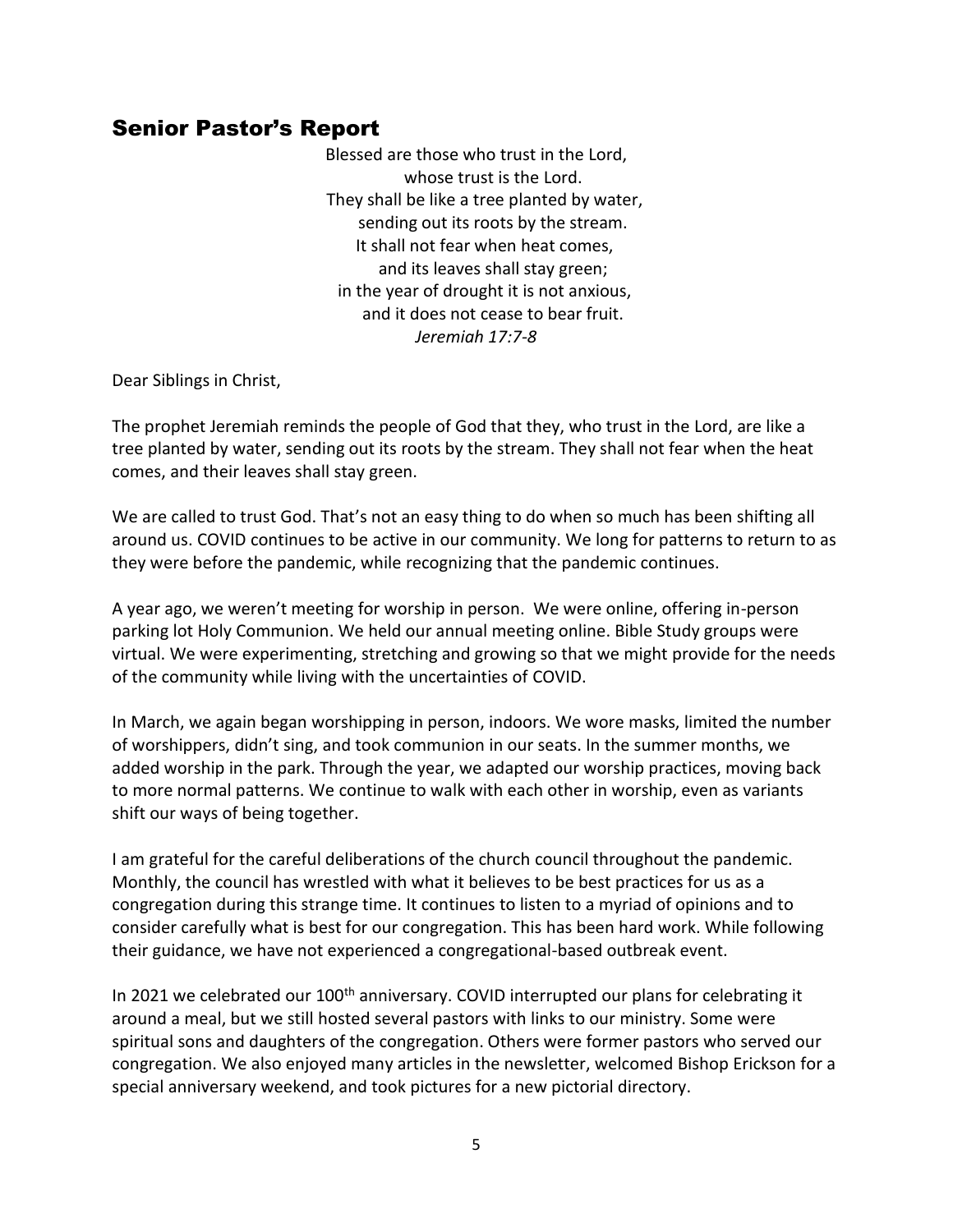Our staff has worked very hard throughout the pandemic as well. We have lived with uncertainty and change while trying to meet the needs of the congregation.

- Working with Pastor Bogie is a joy and an adventure. We work well together and share a passion for ministry at St. Luke's.
- Michael Schaner continues to provide excellent music while serving as a critical member of the staff. He is an excellent part of the worship team.
- Jennifer Dopke has been with us for two years. I am thankful that she is a solid and warm presence at the front desk.
- I am thankful for the hard work and dedication that Cindy Maigatter shows every week. She is an incredible asset to our church in her role as Financial Administrator.
- Laurie Rohrwasser continues to show a strong passion for caring for our people. She embodies her role as Care and Prayer Coordinator.
- Our Youth Director, Cari Thompson, is working with our youth in strong ways. She and Pastor Bogie continue to hold youth events and Discipleship Training. Her work with these two programs are critical to their success.
- Courtney Stangl and Liz Anderson continue to lead the ministries of CLM with a high level of professionalism and care. I am proud of the work they lead on our behalf.
- Brian Zubek and Mikey Schubert continue to care for our facilities in their roles as custodians. Our buildings are clean, safe, and well organized because of their hard work.

Finally, I extend gratitude to the people of St. Luke's. It's been a difficult year. I appreciate the grace extended to us as a staff as we've learned, adjusted, and experimented. We continue to help people make life-changing connections with Jesus Christ because of your constant and consistent support. I feel your prayers for our ministry and know that you are working alongside us to make sure that the mission of St. Luke's flourishes.

May God continue to bless you and hold you in faith. For, in trusting the new life that comes through Jesus Christ, we are found to be right with God.

In Christ,

The Rev. Dr. Lindsay Paul Jordan Senior Pastor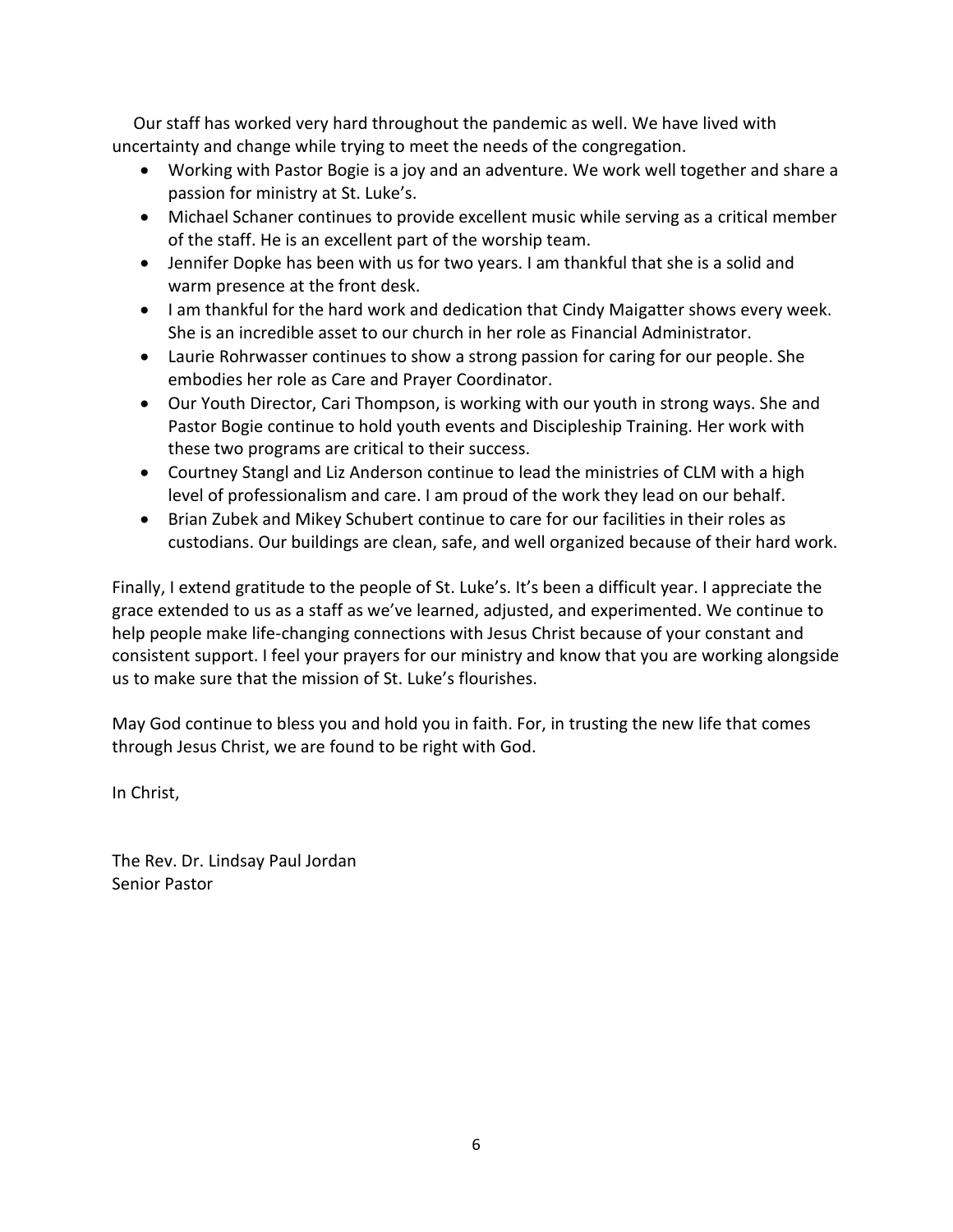## <span id="page-6-0"></span>Associate Pastor's Report

*For this reason, since the day we heard it, we have not ceased praying for you and asking that you may be filled with the knowledge of God's will in all spiritual wisdom and understanding, so that you may lead lives worthy of the Lord, fully pleasing to him, as you bear fruit in every good work and as you grow in the knowledge of God.*

*Colossians 1:9-10 NRSV*

Dear sisters and brothers in Christ:

It is hard to believe but we have completed another year of ministry together. The support for ministry at St Luke's is tremendous. Thank you all for the continued care with doing God's work with your hands.

One of my goals for the prior year was to continue in building relationships with the good people of St. Luke's. During 2020 this process was difficult with the constraints of COVID-19. However, this year I feel we have grown stronger as a community. We have had a little more time together, which has allowed us to play and pray together in and outside of worship. I feel this has been a great blessing for us both. There will always be space for us to grow our relationship together, but I feel that we have grown as people serving God in this past year. The work of building relationships with the good people of St. Luke's will be an emphasis for my ministry in the next year.

It still can be difficult to get a feel for exactly where the congregation has grown over the prior year, because we are still trying to stabilize from pandemic life. Yet, the Holy Spirit has blessed this community with new faces, new members, and a lot of baptisms. It is certainly hard to assess growth when the sanctuary does not seem as full as it used to be. But we have been growing slowly but surely as a congregation through a deeper sense of mission, a deeper sense of generosity, and a deeper since of love for God and neighbor. My heart is filled with joy as I see this congregation working for the greater good of the Gospel. You do roll up your sleeves and do God's work as disciples of Jesus Christ.

There have been some difficult times in 2021 due to COVID. The stress of pandemic life has not been absent from the Church. There can be a feeling of anxiousness and fearfulness because the Church does not look as it did in the past. However, there is a feeling of great hope, and there is great faith in this community, especially when we are together. This is a unique time for the Church; it seems as if we are in the midst of resurrection.

My family feels extremely blessed and honored to be part of the story of St. Luke's. We find joy being part of this community and look forward to the years ahead as we continue merging our stories together and spreading the gospel. Thank you so much for your love, support, and care during this last year!

Peace and blessings to all, Steve Bogie, Associate Pastor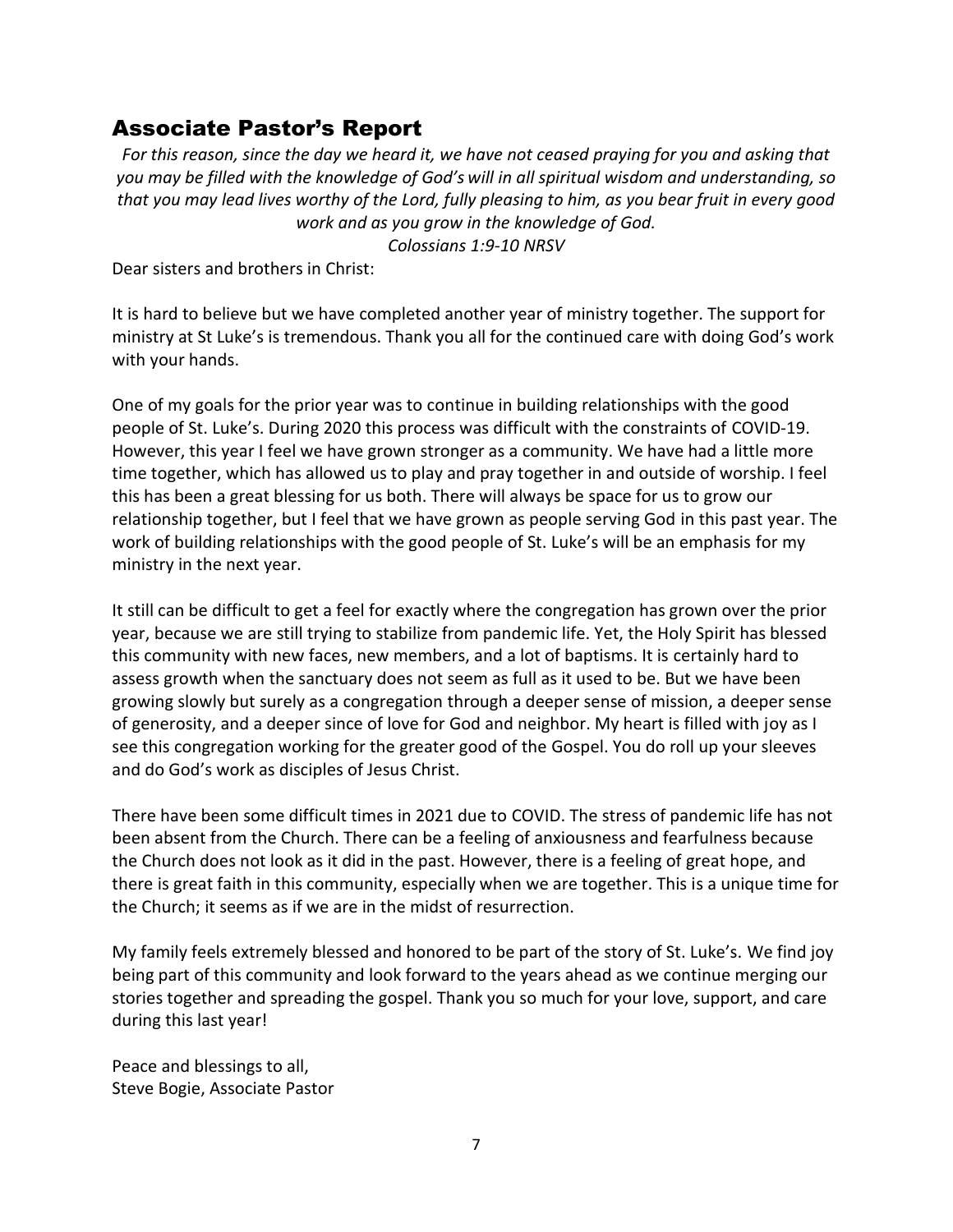## <span id="page-7-0"></span>Care & Prayer Ministries

Dear Brothers & Sisters in Christ,

Following closely in the footsteps of the previous year, 2021 provided us with both challenges and opportunities. Presented with few new alternatives, we continued to do what we did the previous year.

Visits to shut-ins were primarily made by our pastors. When visits were not an option, phone calls were made. Our card ministry team lead by Marion Chapman continued to send cards to our shut-ins throughout the year. Plants were delivered at Easter and Christmas in part due to your generous donations for Easter and Christmas decorating of our church.

From January to December 2021, we had 25 people who were shut ins.

#### **Grief Ministry**

Funerals indeed are for the living. The support, the hugs, the sharing of memories are vehicles to bring about healing. We were limited as to what we could safely do for funeral services this past year. While we did resume in-person funeral services, we did so cautiously. Last year 23 people received grief materials. At Christmas small Norfolk pine trees were given as a remembrance of their loved ones. This is also due in part to your generous giving for Christmas decorating.

If you are aware of someone who loses a loved one, please reach out to them and let them know they are not forgotten.

#### **Prayer Team**

Our Prayer Team is made up of 28 dedicated people who have made a commitment to pray for the needs of others. Prayers come to me in varied ways. I then email those requests to our Prayer Team. There are times I may send 2-3 emails in a day depending on the requests that come in. This past year the requests grew in number as needs also rose. We are always in need of others to join us in this ministry. Please contact me for more information.

#### **Van Riders**

Due to the pandemic, van rides continue to be suspended.

#### **VBS**

Though not under the umbrella of Care & Prayer Ministry, this summer, Nancy Farrell, Linda Roberts, Janaka Subotnik, Diane Voit, and I worked to provide virtual VBS "Trust In God's Power". New materials were digitally released weekly during August. A website was created, music and craft/activity ideas were provided at no cost, and service project ideas were shared. In 2021, the VBS "train" stopped at several stations which shared the 100-year history of St. Luke's. Thank you to these dedicated and faithful ladies for all their hard work!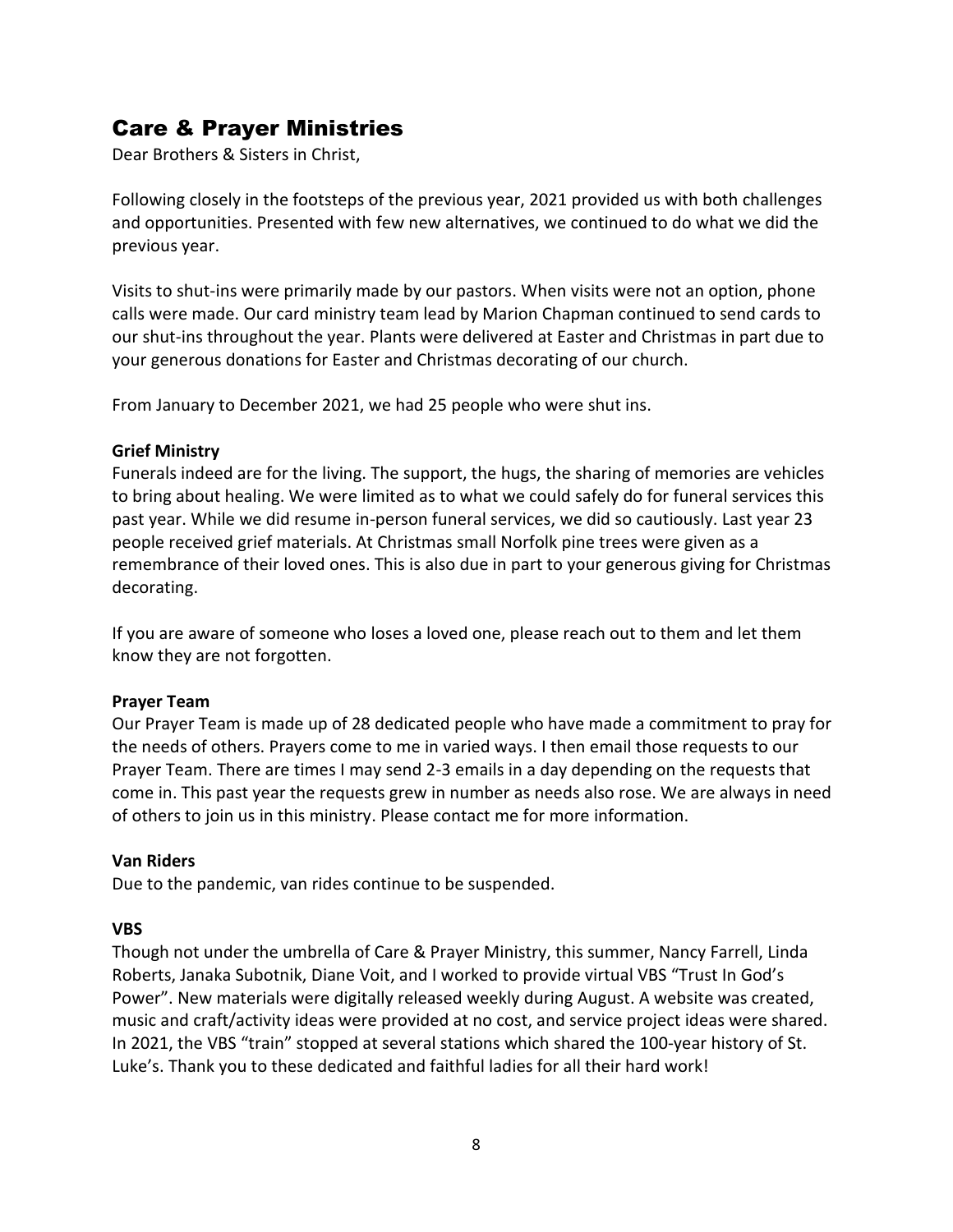Though 2021 saw many changes, the one thing that does not change is the promise of God to be with us. Indeed He was and indeed He is.

In Faith,

Laurie Rohrwasser Care & Prayer Ministries Coordinator

### <span id="page-8-0"></span>Pastoral Acts

| <b>Pastoral Acts</b>     |    |
|--------------------------|----|
| Weddings                 | 6  |
| <b>Funerals</b>          | 22 |
| <b>Baptisms</b>          | 16 |
| <b>Members Confirmed</b> |    |

#### **Weddings**

Pamela Jabs & James Vinopal Chelsey Guerrero & Dylan Marjamaa Andi Lingle & Dolan Wort

Alex Graser & Tim Lopez Kayla Rivera & Mike Radliff Mikayla Ramos & Zachary Fehl

#### **Baptisms**

| James Michael Vinopal III | <b>Beau Daniel Staffeldt</b> | <b>Brooklyn Reese Gapinski</b> |
|---------------------------|------------------------------|--------------------------------|
| Nolan Nathan Falk         | Natalia Grace Segundo        | Luella Mae Bender              |
| Gwendolyn Louise Hoeft    | Aaryn Jaime Lopez            | Tattianna LaDonne Mage         |
| Carly Jean Richards       | Hunter James Kafura          | Evie Holly Anderson            |
| Lucas Hunter Lawien       | Deklan Bennett Gapinski      | <b>Elodie Catherin Spivek</b>  |
|                           |                              |                                |

#### **Funerals**

- Shirley Rasmussen Howie Christenson Ken Mueller Gerald Fehrman Henry Teuteberg Brian Farrell Norma Scherrer Ruthann Shields
- Keith Fuchs Nicholas Hilt Chuck Stern Sharon Romberg Jeffrey Katzner William Douglas Audrey Clemans Janet Kleist
- Tattianna LaDonne Magee
- Roberta Olson Sharon Stolpa Steven Stolpa Richard Bickett Lois Manicke John Johnson

#### **Confirmed Members**

Drew Alexander Hombs Edlbeck Paige Ashlyn Kohlman Grand McCammon Snider

Lauren Bingham Snider Connor George Tank Matthew Christopher Warnes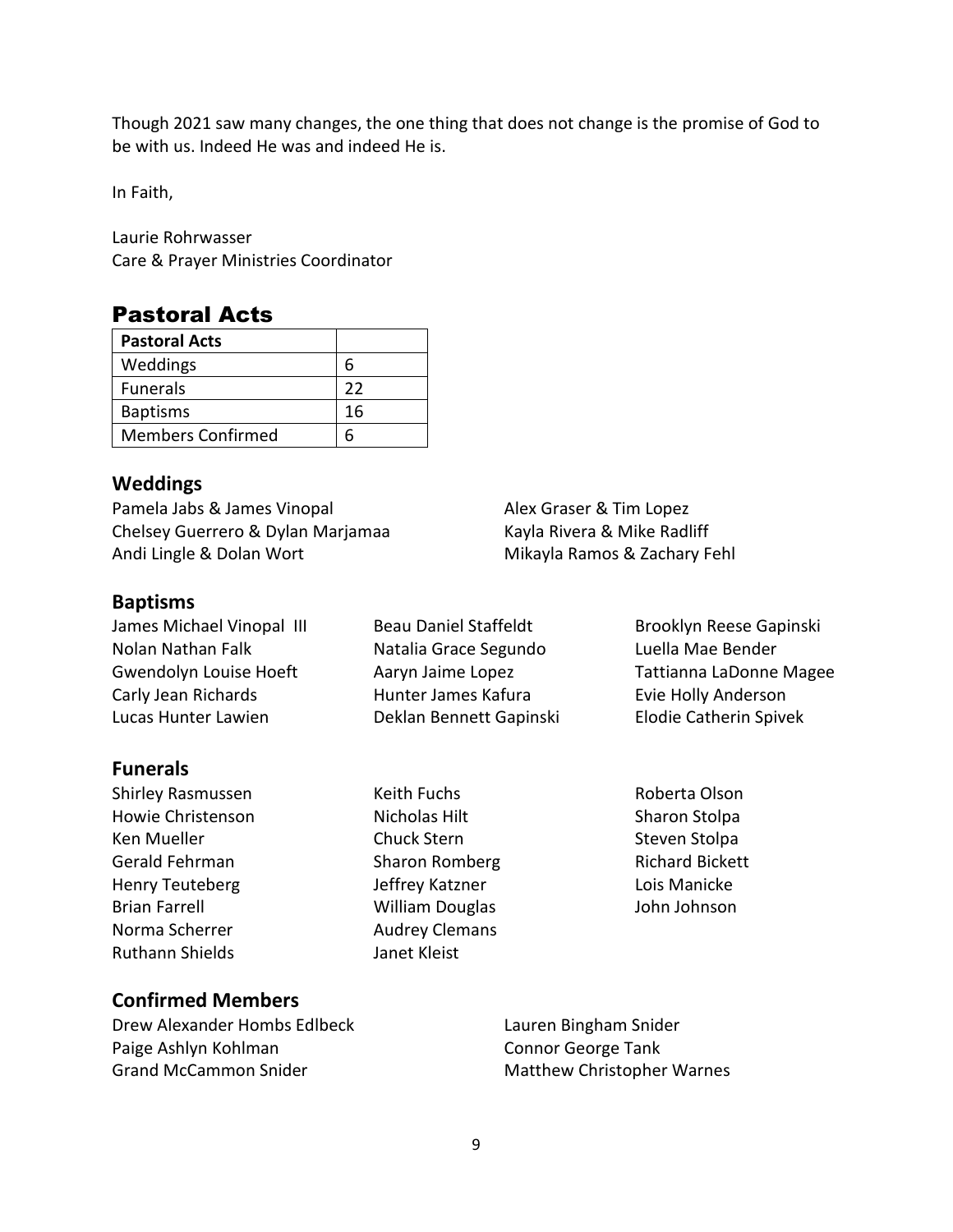## <span id="page-9-0"></span>Good Samaritan Fund Report

Pastor Jordan

The Good Samaritan Fund is a vital ministry that provides support and assistance to neighbors in need. When people struggle, they often turn to the church for support. This year the fund helped many people. Together, we:

- Provided rental support four times.
- Helped with food and medical support for dozens of households
- Provided transportation vouchers
- Helped a family with utility support

\$3,165 in assistance was distributed in 2021.

This ministry has a positive impact in our community. Hundreds of people have been assisted through your generosity! We do this in response to Christ's command: Love one another as I have loved you. Jesus poured his love out for us on the cross. We pour ourselves into the community to love and serve others, as Jesus has called us to do.

## <span id="page-9-1"></span>Worship Ministries Report

Pastor Jordan

Christians worship – It's the central activity of the faith. Weekly, we gather around Word and Sacrament while calling on God in prayer, praise, and thanksgiving. As we honor God, God comes among us and surprises us with forgiveness, strength, and joy. God strengthens us for daily life and equips us in worship to be servants in the world.

Worship this year was experienced in new and familiar forms. We continued to grow our online worship service, investing in equipment and volunteers to strengthen this ministry. We experimented with outdoor Holy Communion, braving cold winter winds to offer the sacrament to worshippers in cars while we were only worshipping virtually. We returned to in-person worship in March and by this fall we were worshipping mostly normally – with the exception of still wearing masks. The use of masks has made it possible to sing and to worship as normally as we have.

Much of this summer and fall were spent rebuilding key volunteer activities related to worship. We've reestablished our usher rotation, renewed our Altar Guild, reinstated communion assistant and lector ministries. Your involvement in these areas continues to be needed, so that we will worship well together.

Like so most churches in the nation, worship attendance trends have been greatly reshaped by the pandemic. Our attendance has shifted along with other churches in the community and beyond. Declines seen before the pandemic have accelerated and we are trying to understand more fully what it means for our worship life.

In 2021, we conducted 22 funerals, 16 baptisms and six weddings.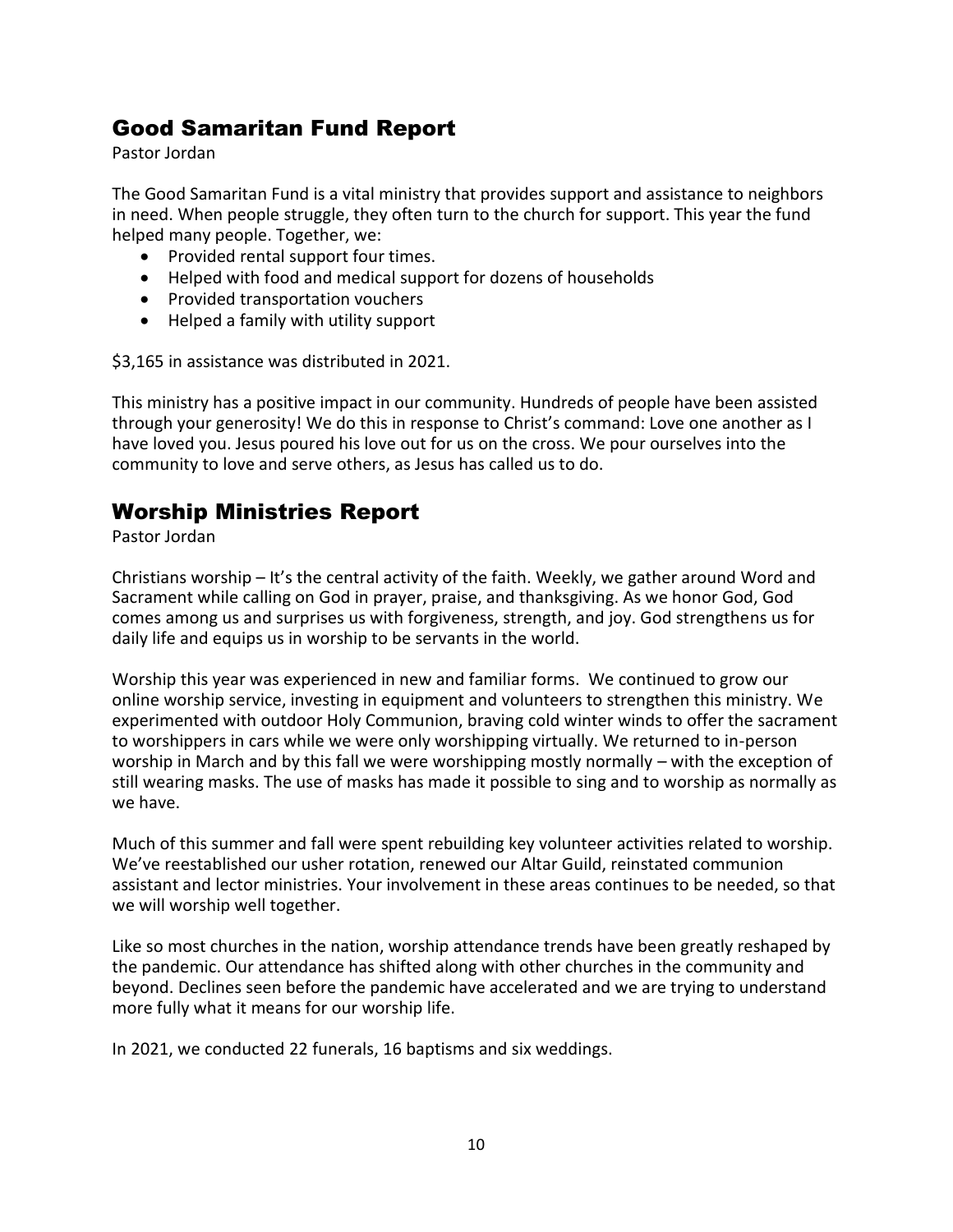## <span id="page-10-0"></span>Music Ministries

Dear members of St. Luke's Lutheran,

Thank you for your continued support of the music programs in 2021!

It certainly was an interesting year for the music programs of St. Luke's. We were able to start in-person worship indoors in March 2021, with outdoor worship starting in April. We are very thankful we could worship outdoors in Cutler Park again! We started singing outdoors in April, with indoor singing resuming in early summer. What a joy to be singing together as a community again!

In July we were again able to hold an in-person music camp around the theme of God Loves Us All. We had five students for our morning session and nine students for our full day session. What a fun time to lead worship with our music campers again! I look forward to music camp in 2022 and beyond!

In-person rehearsals resumed for our adult ensembles in August in preparation for our 100<sup>th</sup> anniversary worship services. We have been following proper safety protocols such as rehearsing in the sanctuary for better air transfer and ventilation, and masking to reduce spread of COVID-19. The ensembles are excited to be gathering together making music again.

Our children's ensembles resumed in September, and they have been so excited to be able to see their choir friends, make music together, and sing some of their favorite anthems in worship again!

In November we had a hymn festival titled *Through the Church, the Song Goes On* as a part of our 100th anniversary celebration. We commissioned a setting of the hymn *All Who Hunger, Gather Gladly* by David Cherwien that was premiered at the hymn festival. It was a joyful celebration of honoring our past, and embracing our future.

As we look forward to 2022 and beyond, we are excited to have more events as a part of our Music & Fine Arts at St. Luke's concert series, continue growth both in numbers and ability in our ensembles, and continuing to make music together as the community of St. Luke's Lutheran Church!

Thank you for your continued support of the music ministry here at St. Luke's Lutheran Church. I am eternally grateful for your support.

Respectfully submitted,

Michael Schaner Director of Music Ministries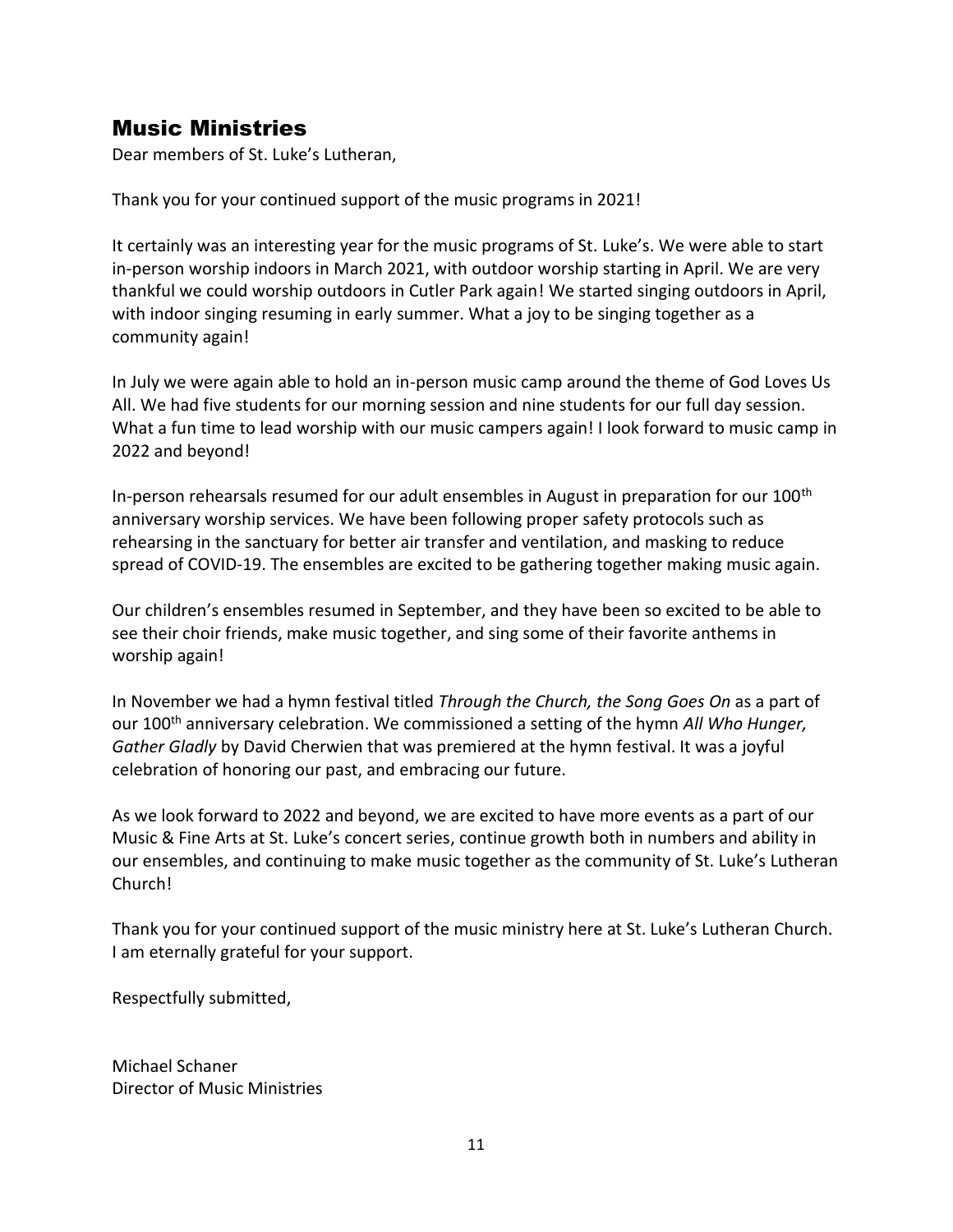# <span id="page-11-1"></span><span id="page-11-0"></span>Christian **Education**

Christian education this prior year at St. Luke's has resembled something a little more familiar. We were able to gather in groups in person to learn from the life of Christ. Though these groups may be smaller than years past, mostly due to the complications of COVID, St. Luke's continues to provide opportunities that help to foster living a life centered in Christ. At St Luke's, we help people make life changing connections with God through Jesus Christ by the experience of learning. These learning groups help to foster a faith that can be lived out in the world. These are St. Luke's small-group offering towards a faith-growth experience:

| <b>Search Bible Study</b> | 9:30 a.m. on Wednesdays                                               |
|---------------------------|-----------------------------------------------------------------------|
| <b>GIFT</b>               | 1st & 3rd Wednesdays, 7-8:30 p.m., via Zoom                           |
| <b>Women of Faith</b>     | 2 <sup>nd</sup> & 4 <sup>th</sup> Thursdays, 6:30-8:30 p.m., via Zoom |
| <b>Book Club</b>          | 1 <sup>st</sup> Tuesday, 9:30 a.m. via Zoom                           |

Peace be with you, Steve Bogie

## <span id="page-11-2"></span>Sacramental Education

The Sacraments of Baptism and Communion are gifts that are given to us by God. We may not fully understand the gift of Baptism or Communion, but these gifts from God do not depend on our understanding. However, we can better comprehend the grace given to us by God through sacramental education.

In 2021, the pastoral office offered Baptismal classes in a group learning format. During the Baptismal classes we provided age-appropriate materials for families to take home and read as they prepared to move toward the baptismal font. We were able to meet in person and we assisted families as they prepared 16 people for Holy Baptism.

On March 13, 2021, an in-person communion education class was held for fourth grade students, as well as any fifth grade students who had missed their First Communion in 2020. 12 students with an adult attended the class. Those students were given their first Holy Communion on Maundy Thursday, April 1.

Communion education in 2022 will be offered on Saturday April 9, 2022, from 10:00 to 2:00 pm. This will be an in-person event that will include games, educational pieces, creative projects, and lunch. We are looking forward to walking with your children as they are trained to be able to receive their First Communion.

Peace be with you, Pastor Steve Bogie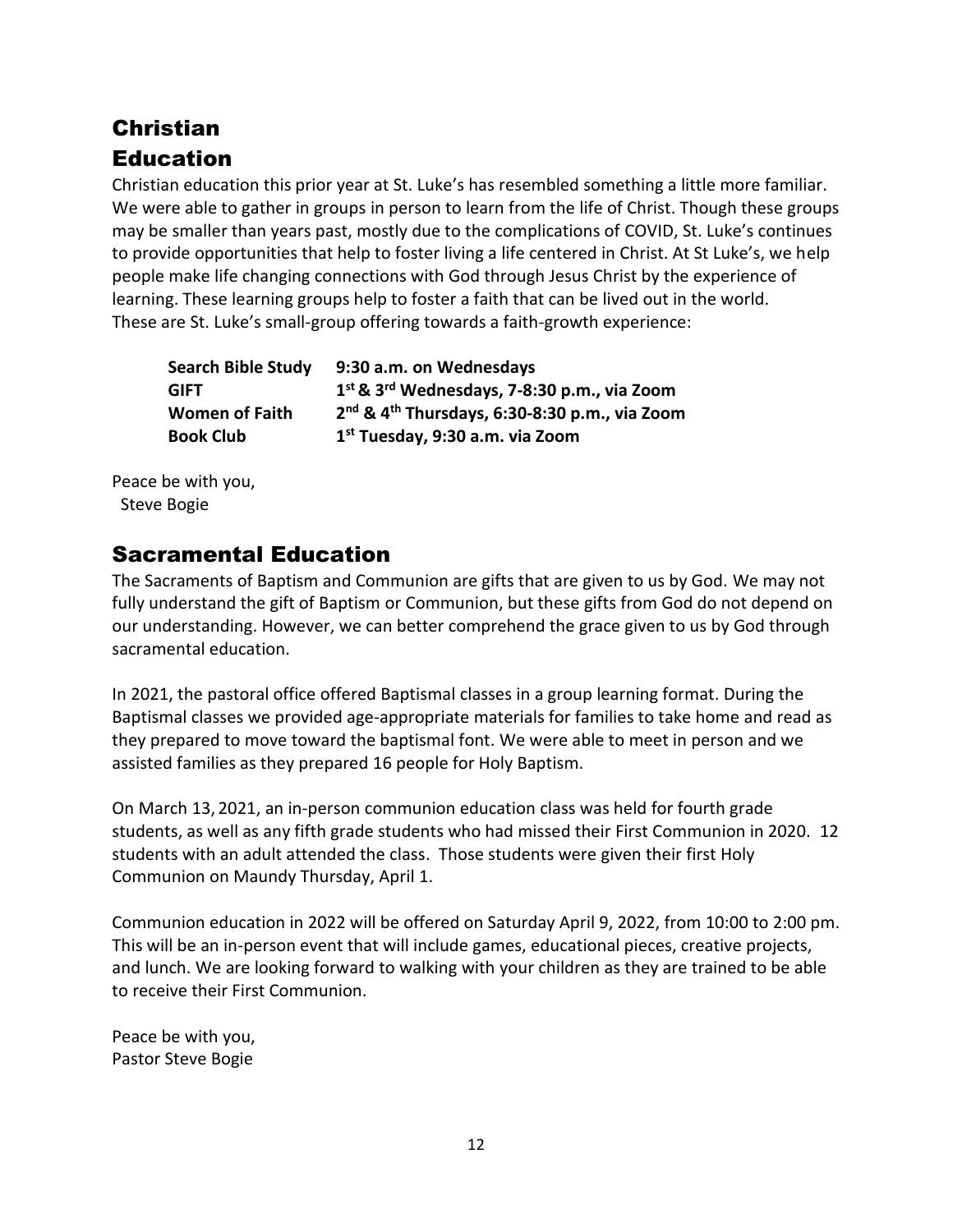## <span id="page-12-0"></span>Sunday School

There has been much movement with the Sunday school program for 2021. In 2020 when I first met with a group of our AWESOME EDUCATORS for Sunday school, there was a sense of frustration, confusion, and a feeling of being left out. The Sunday school program is in a much healthier space as of now. There is room for teachers to communicate their feelings, and there seems to be more comfort with the teachers and the overall program since returning to inperson Sunday School in 2021.

Since we are back with in-person Sunday School, the results have been less students than prior years. The outcome of COVID, not being open, and going virtual has not increased our membership at the church. We see less people attending church. We do not only see this in Sunday School but in worship as well. However, Sunday School has been life-giving, fulfilling, and has a deeper sense of relationship with its students. There is a greater sense of team with the teachers, and there is less anxiety. The feeling in the group is mostly a feeling of joy because we are having fun and so are the children.

As a leader within our Sunday School program, I can be a witness to the fantastic work of our teachers. They are awesome people doing God's work with their hands.

The rest of the Sunday School year will continue to meet in person in the sanctuary at 9:30 am after worship. We will continue to have time with a pastor mostly at the beginning of Sunday School. We will continue to offer an excellent learning experience for our students. We will continue to grow in the love of God and neighbor through the teachings of Jesus Christ. This is and will be an amazing year to learn about God.

Peace be with you all, Pastor Steve Bogie

## <span id="page-12-1"></span>Child Life Ministries

2021 has been another roller coaster year! CLM is so happy to be able to report that we are back to a full center and full staff. While our 4K numbers are lower this year, our childcare and preschool rooms are bursting, with waiting lists growing for each age group. Our weekly enrollment is 134 children between our childcare, 4K, and preschool classes, plus another handful of school agers that attend on no school days!

Preschool enrollment has been thriving! The increase in numbers is largely due to social media, where Liz, along with many of our wonderful parents, have been promoting the great aspects of our program and getting new families in the door. We have four full classes for our 3-year old program this year, an all-time enrollment record for this age group! We welcomed 15 brandnew families to our program, many of which are now enrolled in multiple aspects of CLM.

In 2021, Courtney was able to secure \$141,150 in additional funding (grants) through DCF. In addition to bonuses for our staff and paying utilities, we have used our extra funding this year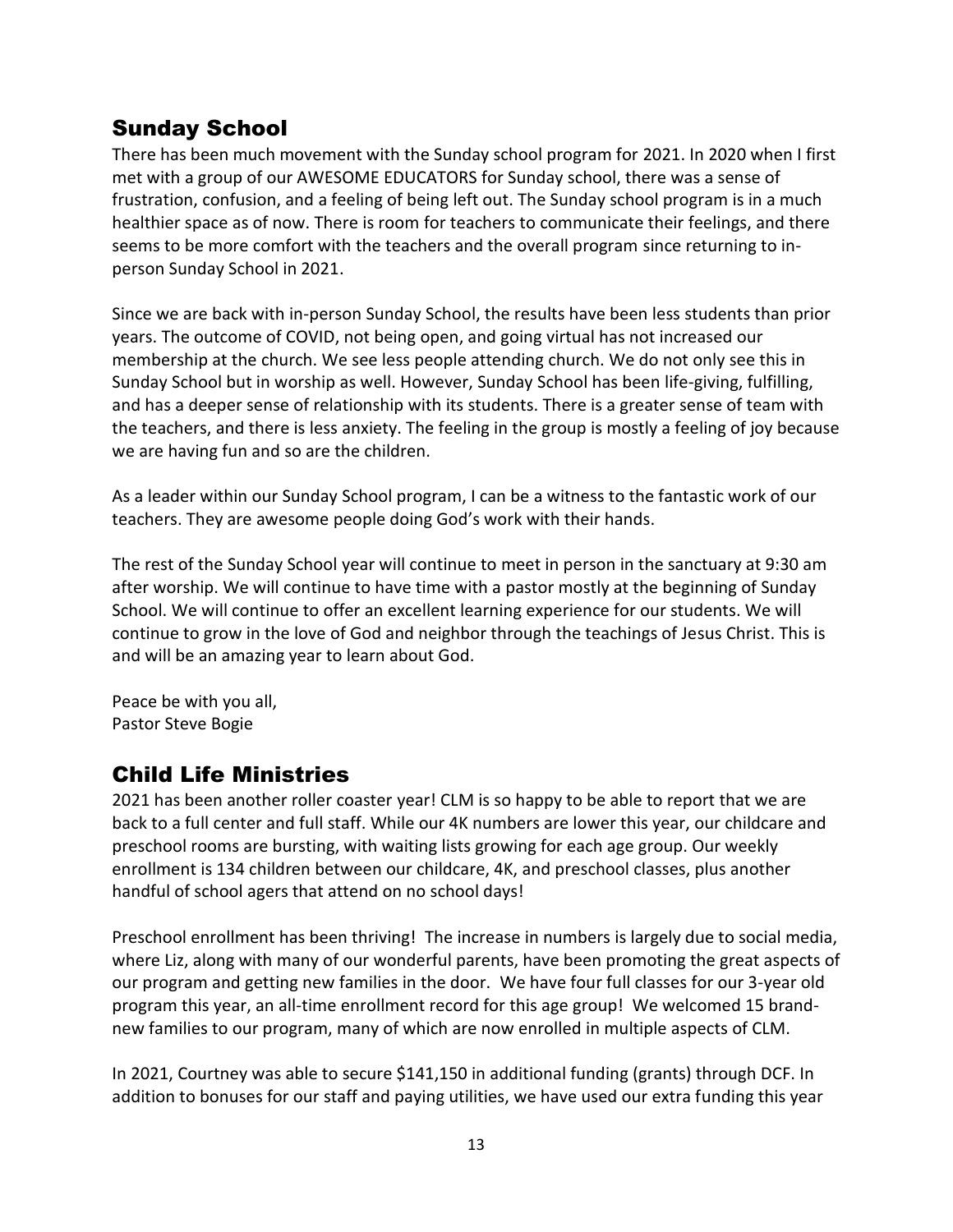to create a secure lower level for CLM, as well as adding the ability to lock down the three entrances to the church. A doorway was added to the landing on the stairs across from the sanctuary. A new CLM entrance and office was built near the youth room so that all CLM families and visitors enter and exit through this main office using assigned key fobs or being buzzed in. We have also added family mailboxes in the new entry area.

A technology grant allowed us to upgrade our Procare software and purchase tablets for all of the classrooms. These are used by our teachers for attendance and communication with parents. They are able to send pictures and notes throughout the day!

CLM continues to increase our relationships with our community. Over the summer, our school agers spent at least one day a week at Lutherdale Bible Camp in Elkhorn swimming, climbing, learning archery, and going out on the pontoon. In October, we had our first Trunk or Treat in the parking lot, welcoming CLM, St. Luke's, and community families to come together in a safe environment. And at the end of November, we were able to bring Healing Hearts here to St. Luke's to meet with adults and children suffering trauma after the Waukesha Christmas Parade. Preschool continues their community contribution projects. Most recently they overfilled the Food Pantry bin with items as part of a "happy birthday, Jesus" baby supply drive.

We look forward to seeing what 2022 brings! As always, we welcome you to stop in and check out our center.

Sending many blessings and well wishes for health and happiness to all of you!

Courtney Stangl, CLM Director Liz Anderson, Preschool Administrator

## <span id="page-13-0"></span>Discipleship Training

Discipleship Training (DT) is St. Luke's ministry to middle school youth in grades seven and eight and those in the fall year of their ninth-grade year. Youth in Discipleship Training participate in Affirmation of Baptism in the fall of their ninth-grade year. Discipleship Training helps youth engage scripture and topics of faith, using a Lutheran lens to help youth grow as disciples of our Lord Jesus Christ.

Discipleship Training operates with the following goals in mind:

- 1. Assist youth to make life-changing commitments with Jesus Christ.
- 2. Encourage youth to deepen their involvement in this faith community so that they might connect, grow, and serve in and through St. Luke's.
- 3. Provide opportunities for youth to explore the Christian faith.
- 4. Encourage youth to develop life-long faith practices.
- 5. Assist parents in the on-going commitments made in Holy Baptism: "to teach [the newly baptized] the Lord's Prayer, the Creed, and the Ten Commandments… to nurture them in faith and prayer… to place in their hands the holy scriptures."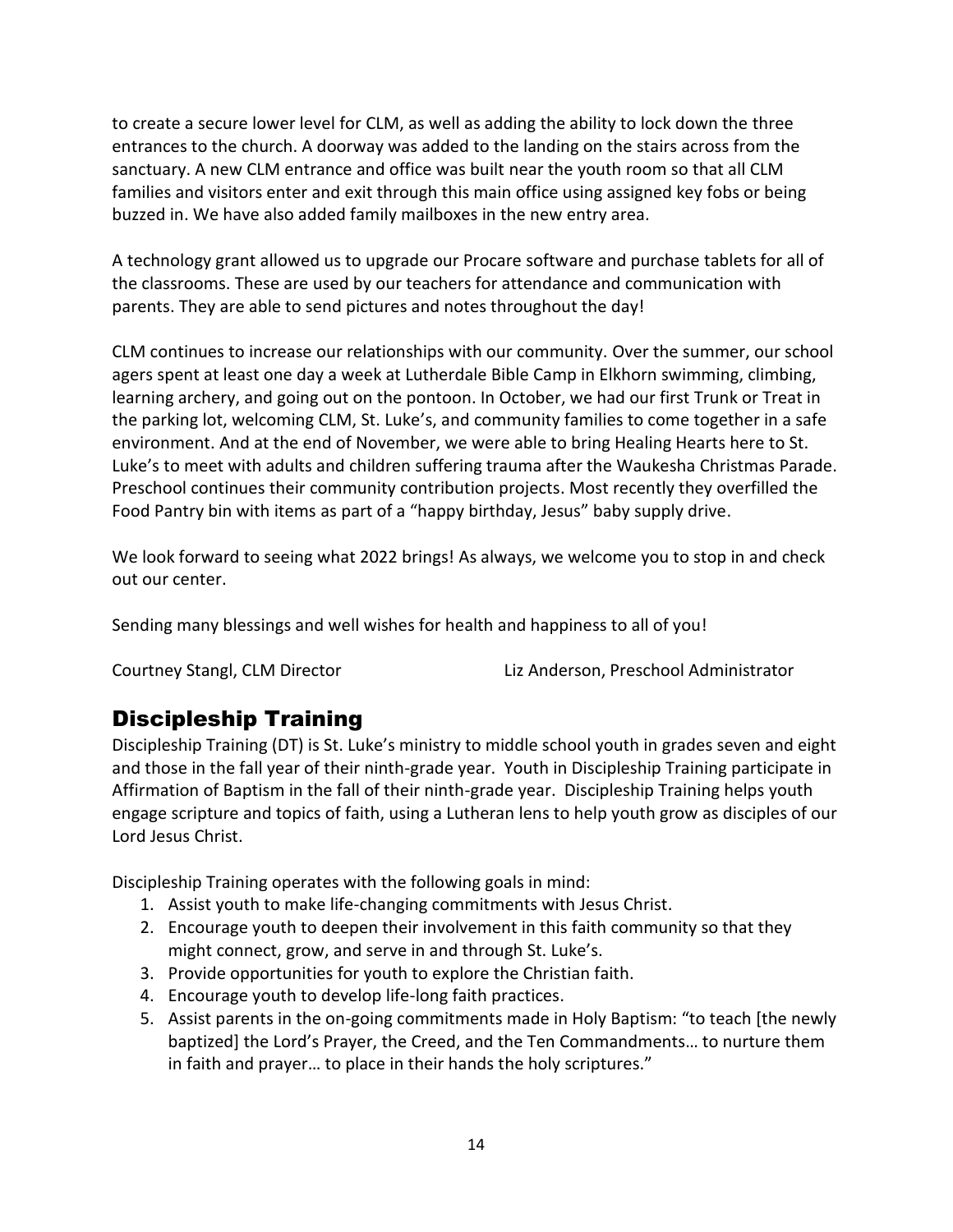6. Provide social activities for youth in grades seven and eight to encourage them to engage in Christian fellowship.

2021 continued to bring challenges and obstacles as the COVID-19 pandemic impacted almost every aspect of our daily lives. Students were faced with multiple learning environments at school – virtual, hybrid & in-person full-time, but with several quarantine periods during the year due to close contact exposure. For 2021, we continued to hold DT classes in-person with the social distancing protocols in place to keep our youth safe. Our focus for the year continued to be on relationships - relationships with God and one another, as well as exploring our Lutheran foundations. We currently have five first year students and one second year student participating in DT.

On October 31, 2021, the following third year students affirmed their baptismal promises in front of family, friends, and the church congregation.

> Drew Alexander Hombs Edlbeck, baptized June 29, 2014 Paige Ashlyn Kohlman, baptized August 27, 2007 Grant MacCammon Snider, baptized December 12, 2006 Lauren Bingham Snider, baptized December 12, 2006 Connor George Tank, baptized August 12, 2007 Matthew Christopher Warnes, baptized October 21, 2007

#### Areas of Growth:

- $\triangleright$  Increase parental involvement via DT Hosts, DT Coordinators, and Chaperones for outings once those opportunities are available again.
- $\triangleright$  Develop a DT mentor/teacher team to surround youth with caring adults.
- $\triangleright$  Provide opportunities to encourage youth to make connections with their church family as it takes a community to raise youth into caring adults who can see the special gifts that all have to offer.

Goals for 2022 and the future:

- ➢ Youth-developed Holy Week walk experience for Palm Sunday 2022.
- $\triangleright$  Develop a stable multi-generational team of DT mentors/teachers.
- $\triangleright$  Expand service opportunities for youth. Incorporate service and giving back into the youths' regular routine.

#### Summary

I would like to thank all the youth and parents that have been flexible and willing to let us try new things as we figure out what works (or does not) and for making sure that youth are participating in DT. A special thank you to Pastor Jim Durnil for his support and sharing his time and talents with our DT youth and to Pastor Steve Bogie for being a partner helping to navigate these life changing times with grace and laughter.

This is an exciting but very challenging time in DT. We are at the beginning of developing a program to meet the needs of our middle school youth while exposing them to all of the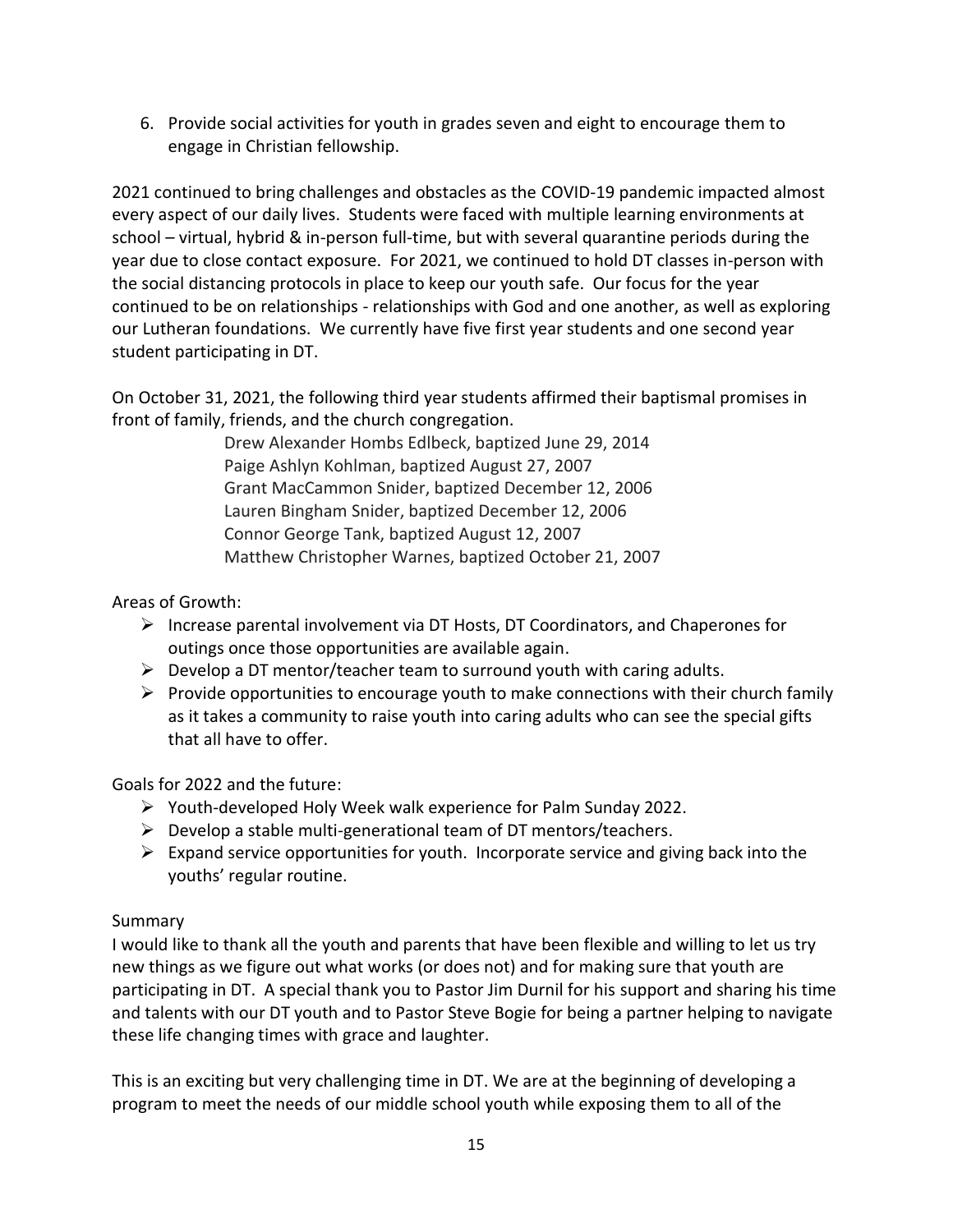various ways that they can find their niche and plug in to a caring church community. Allowing them to be themselves and know that they are a child of God – each unique and loved – just as they are no matter what.

Submitted by Cari Buskel Thompson, Youth Director

## <span id="page-15-0"></span>Youth Group

HS Youth Group is St. Luke's ministry to high school youth in ninth through twelfth grades. Youth group helps high school students to experience faith in communities that connect with one another, grow in their Christian faith, challenge them to look beyond themselves and see the world and where they can make a difference. We strive to give them a safe and caring community that is a foundation that they can build on as they explore and develop their unique talents and gifts.

Each year one of the major highlights for the high school youth is the annual summer trip. In recent years, we have gone on traditional mission trips to Georgia, Colorado, New York, and West Virginia. In 2020, one of the casualties of COVID-19 pandemic was the high school summer backpacking trip in Colorado. In the Summer of 2021, we were planning to go to the ELCA Youth Gathering in Minneapolis, but it also fell victim to the pandemic and was postponed.

After some research, several emails and phone conversations, we were able to again offer a summer trip for our high school youth - granted a little closer to home than prior trips. We partnered with LeaderTreks, an organization started over 25 years ago by a former youth pastor who wanted to be able to offer support to those in youth ministry and help to provide something more in a mission trip experience. On the  $4<sup>th</sup>$  of July, immediately after the church service eight youth and two adults left St. Luke's to gather in the Pick 'n Save parking to load the church van. (The roads around the church were closed due to the Independence Day parade.) After bidding parents and siblings goodbye, the group began the "long" journey to our neighbor just to the east – Milwaukee. We stopped at the Bee Church in Milwaukee where we learned about some of the unique ways that urban churches are meeting the needs of their community. After exploring the Third Ward a little, grabbing lunch, and then competing (boys vs. girls) in an Escape Room (girls won!), we continued on to meet the LeaderTreks team at our home base for the week. We were based out of an inner-city church and spent the week learning about Milwaukee, the needs of the community and some of the ways that the churches and other community organizations are helping to meet those needs. We competed in a mission race to explore the city while seeing some of the rich history and interesting culture that makes up Milwaukee. During the week, we worked on an urban farm, served in a food pantry and help beautify the landscape around a rescue mission. At each site, we learned more about the organization itself, who they serve and how they work to fulfill the needs of the community they serve.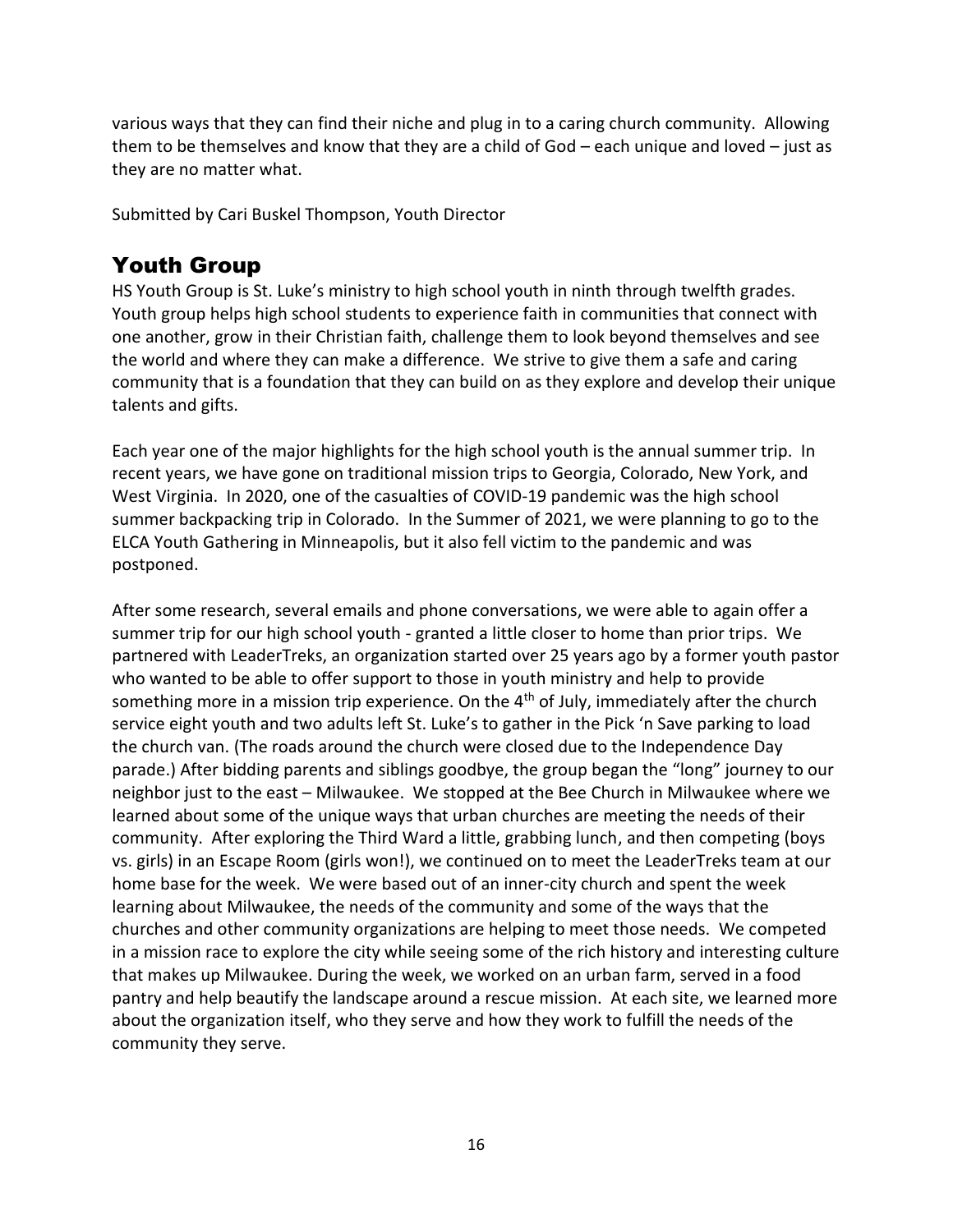In 2021, we focused on relationships and felt it was important to continue to find ways that the youth could meet in-person while remaining as safe as possible while adding a little "normal" activity back into their daily lives. We focused on relationships with each other, our peers, our parents, our church community, and the larger community around us. We challenged them to open their eyes, their ears, and their hearts to see the people in the community around them and how they can start to plug in and connect to make their community a better place for us all. As they did in 2020, in November 2021, the youth again took the proceeds from November Cinnamon Roll sales and used it to go grocery shopping to make Thanksgiving dinner baskets that were distributed to St. Luke's family and friends in need. The excess food was donated to the Waukesha Food Pantry.

#### Areas of Growth:

- $\cdot$  Encourage youth participation in the ministries of St. Luke's.
- $\cdot \cdot$  Develop a group of adults that focus on supporting and developing the youth programs at St. Luke's.

Goals for 2022 and the Future:

- ❖ Give high school youth a safe and caring community that provides a foundation on which they can build lasting relationships as they explore and discover how to use the unique gifts that God has given each of them.
- ◆ Challenge them to dig deeper into their faith, ask the hard questions, and then walk beside them as they grapple with finding the answers.
- ❖ Expand service opportunities for HS youth incorporate into the regular youth programming.
- ❖ Increase youth involvement in the various ministries of St. Luke's.

#### Summary

2021 continued to be a time of uncertainty and unknowns as well as much patience and grace for the youth program at St. Luke's. The news continued to be scary and uncertain as well as confusing at times. The youth continued to adapt and accept all the new changes. During 2021, we walked together and have grown through the good times and the challenges. We continue to work on building a youth program that is relative and meets the needs of our high school youth. It is a learning process with some bumps along the way as well as a lot of trial and error, but ultimately done with one goal in mind: to always love on the youth and make sure they know that they have a place no matter what else is going on in their world. I, personally and on behalf of the youth, want to thank the congregation at St. Luke's for all the support you have given us and all our crazy ideas.

Submitted by Cari Buskel Thompson, Youth Director

## <span id="page-16-0"></span>Hospitality

#### **Primary Ministries:**

Creating and maintaining an atmosphere of hospitality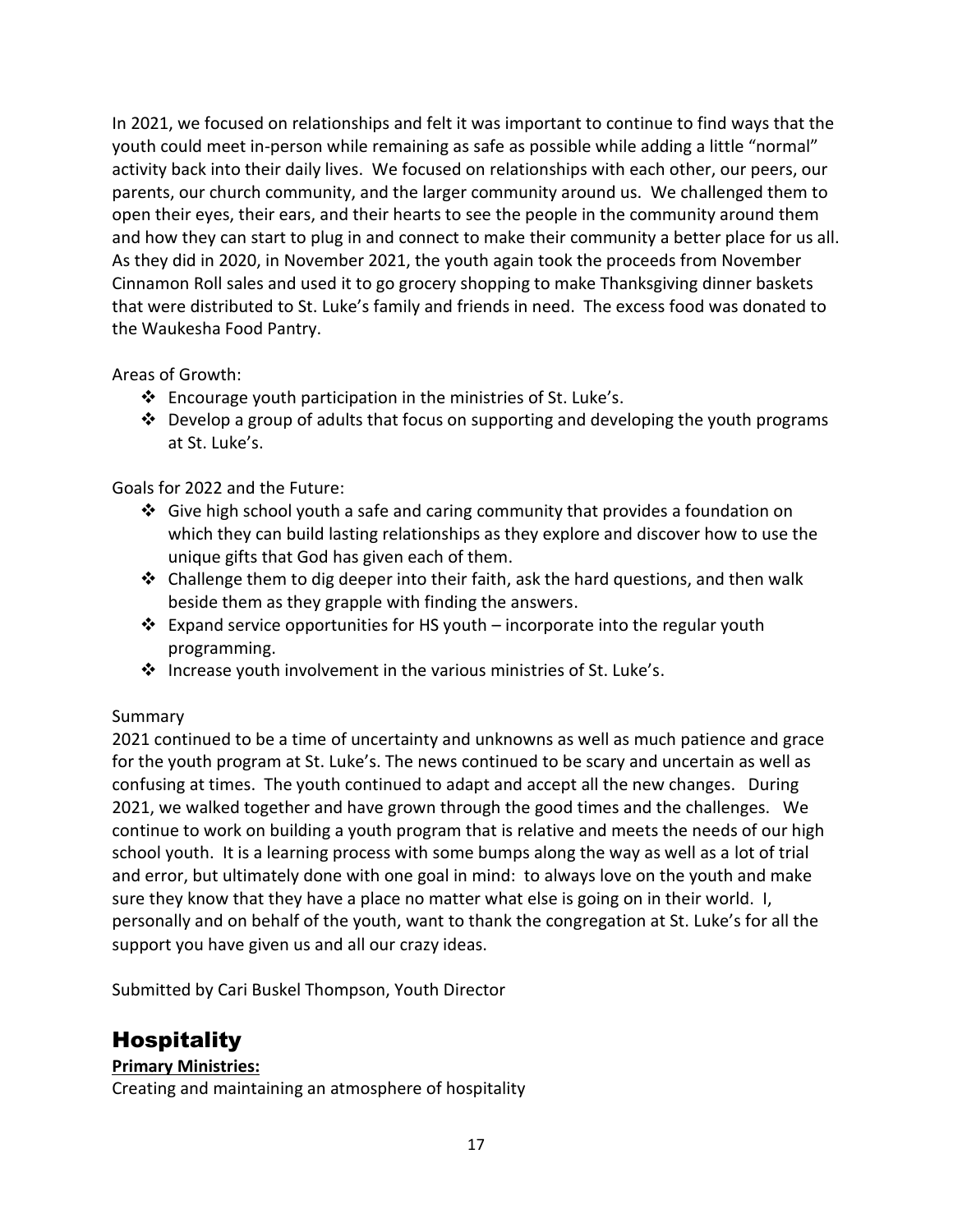Fulfilling duties at the Welcome Station as needed Hosting and greeting at special events New Member process and follow-up

#### **Hospitality Team Activities prior to COVID-19 activity suspension:**

- Assisted with Sunday morning coffee, as needed.
- Provided and served meals for B.L.A.S.T.I.N.G. Zone.
- Assisted with the Loaves and Fish lunch at the Hope Center.

#### **In 2021 the Hospitality Committee coordinated the following events:**

- $\bullet$  Distributed pre-wrapped 100<sup>th</sup> anniversary cookies during the celebration weekend.
- Hosted and coordinated PieFest: 20 pies were served, along with milk, juice, and coffee. Around 50 people attended the traditional pre-Thanksgiving event.

## <span id="page-17-0"></span>Neighborhood Outreach

**Primary Ministries**

Holiday Ministries Partnerships *HOPE Center, ERAs, Food Pantry, The Women's Center* Loaves and Fishes

2021 continued to present challenges to reach out and to serve our neighbors. Despite the obstacles from COVID surges, the people of St. Luke's stepped up and shared time, talents and gifts with those in need – as individuals and together.

During the past year:

- Carolyn Fish and The Amigos regularly delivered our donations to the Waukesha Food Pantry.
- The Slaters organized spring and fall cleanups for the clients of ERAs.
- Don French and Diane Voit led our partnership with Whittier Elementary.
- The 100<sup>th</sup> Anniversary Committee provided opportunities for the St. Luke's faith community to support the HOPE Center, ERAs, Blessings in a Backpack, Whittier School, the school children in Tanzania with maize and beans, and Child Life Ministries with new playground equipment.
- Holiday Ministries again Shared the Love, providing a helping hand with Christmas gifts for several families and delivering warm hats, mittens and scarves for Whittier students and tea, coffee and hot chocolate for the staff.

It was a joy and a blessing to see folks find ways to reach out, all working to help ease the way for others – and – enjoying their tasks. You shared, cared and loved! Thank you for your generosity as you responded to the call as a faith community in downtown Waukesha.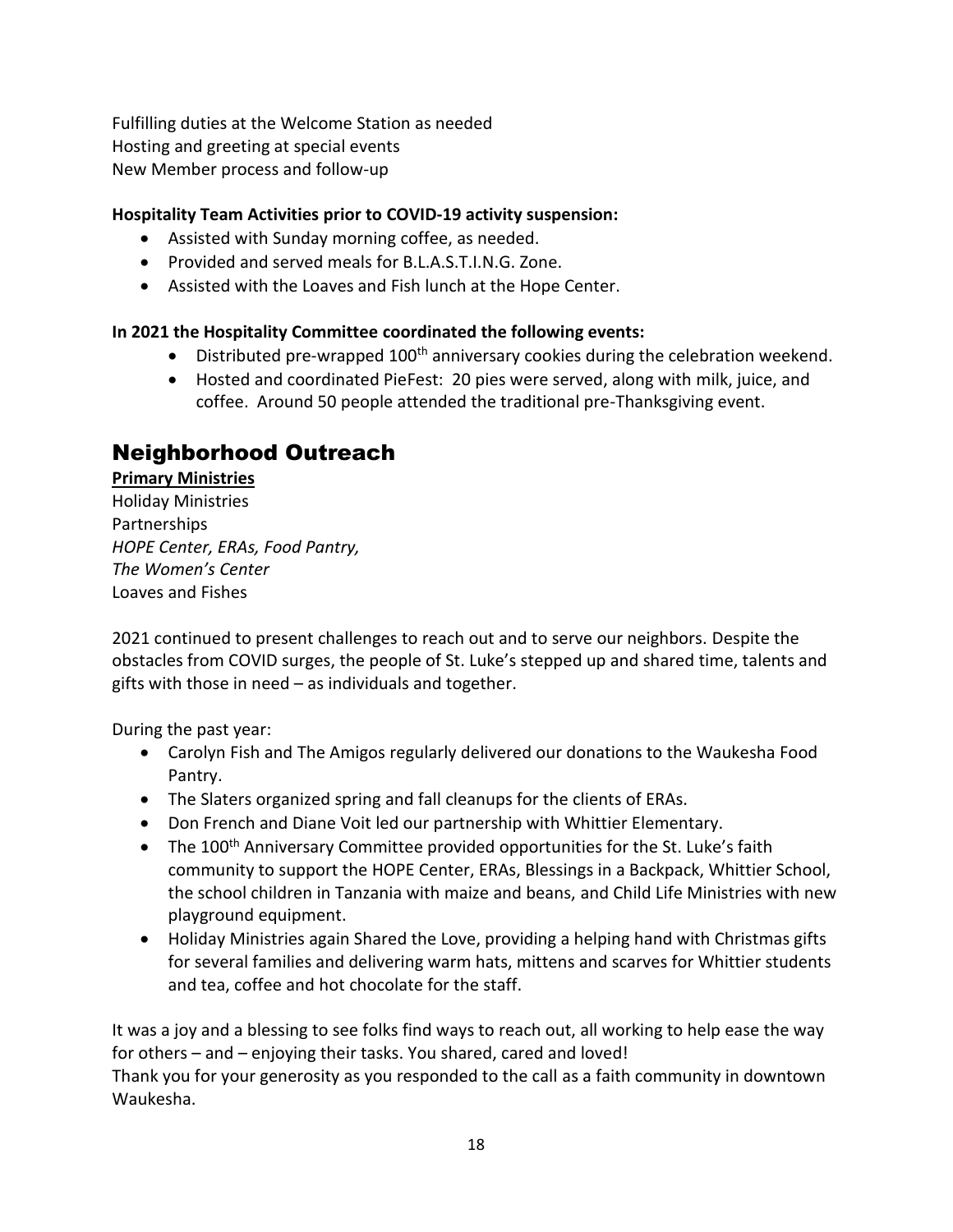In 2022, we pray that we may once again gather together for opportunities to reach out and serve somewhere in our community. One step at a time, we can make a difference! We also invite you to share your ideas about ways we can reach out and be a positive force in our community. We're confident there is a place to serve for one and all! The reward is so great!

Neighborhood Outreach

## <span id="page-18-0"></span>Serving In Action

Ministries:

Regional and National Serving Mission Trips Whittier Partnership Special projects and events

Serving In Action in 2021 slowed but did not stop service outreach during the pandemic.

Our traditional annual adult mission trip sponsored by St. Luke's and other congregations was not scheduled in 2021 because of the pandemic, and summer/fall case surges prevented the pre-planning necessary for a trip in 2022. During a year of significant service need, we were limited to prayer and financial support.

During the pandemic, even though our Whittier Elementary partnership was modified it was still very active. Blessing in a Backpack weekly food bag distribution inside the school continued, and The Salvation Army Backpack68 food program resumed in the fall, even though opt-in participation was lower than normal. In-classroom volunteering also restarted and St. Luke's opened the call for volunteers to help. St. Luke's volunteers also helped with the annual Whittier Rummage sale. The "Whittier Warmth" Christmas program to provide warm clothes to the kids and hot chocolate to the teachers and staff continued on track, and St. Luke's continued financial support to help needy Whittier families. The continuing pandemic impacted service opportunities like Habitat, Waukesha's build. There were no summertime volunteer opportunities.

In 2022, our partnership with Whittier will continue to flourish as it moves into its second decade. Hopefully summertime volunteer activity will be open with Habitat, Waukesha and in the fall, planning will be begin for a 2023 Spring Adult Mission Trip.

Long term, at St. Luke's we continue to believe Serving In Action is our calling as Christians. Thank you, everyone, for your prayers and active support, both personally and financially. Without full congregational support, St. Luke's ability to serve would be limited.

Respectfully submitted, Don French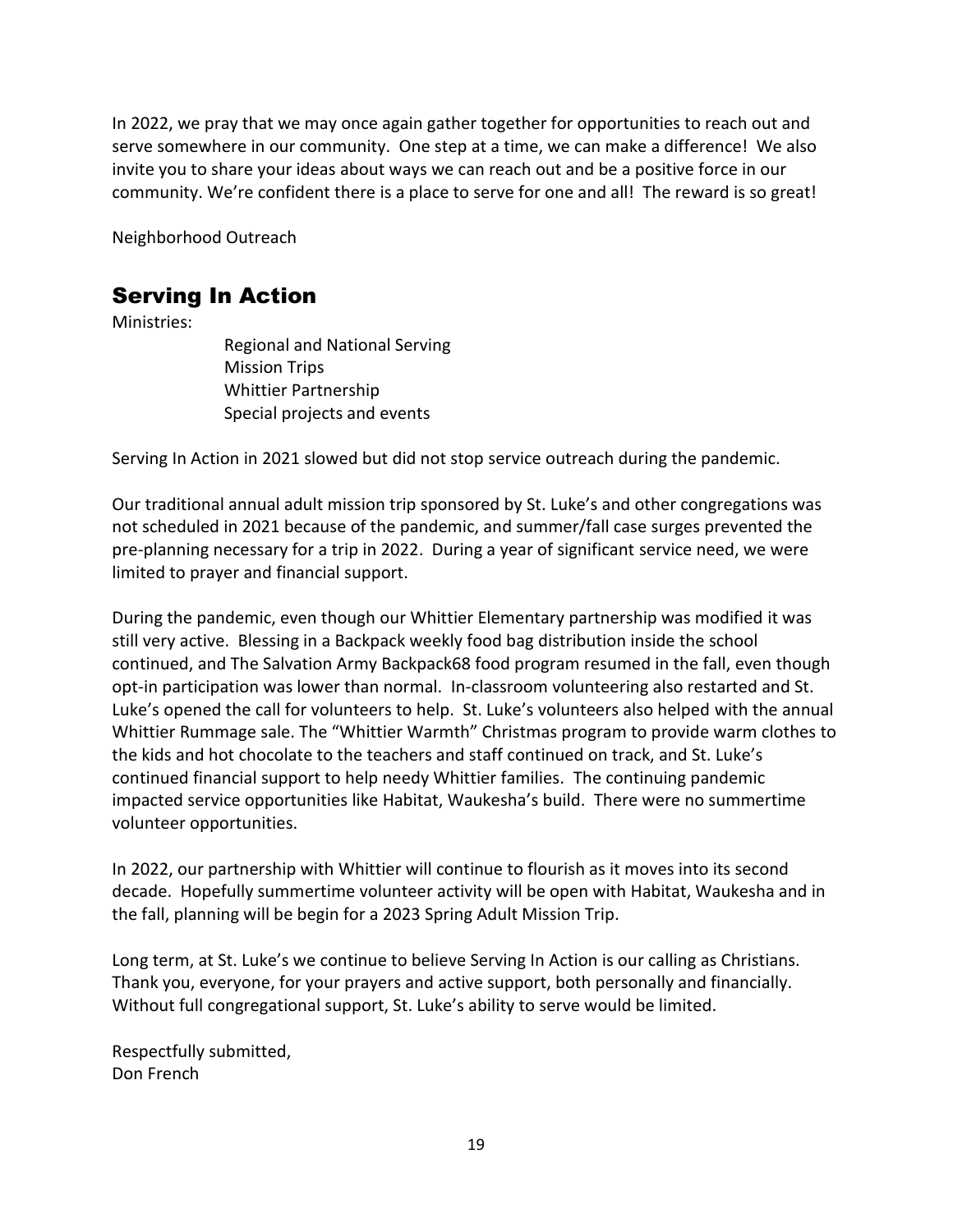## <span id="page-19-0"></span>Global Partners

#### **Meru Diocese Partnership**

We signed a covenant with the Maroroni, Samaria, and Kilima Moja Parishes in the Meru Diocese of Tanzania in 2015. We renewed our partnership agreement with Maroroni and Kilima Moja, and Ascension signed a covenant with Samaria during our delegation visit to Tanzania in 2018. Pastor Jordan had planned to join the Bishop's Delegation to visit Tanzania in 2021, but that was postponed due to the global pandemic.

Our Tanzania Partnership subcommittee reviewed the priorities for our partnership in discussion with Pastor Nathan Makenge and Partnership Committee Chairperson Baraka Melitha during their 2019 stay in Waukesha, and updates in our progress follow:

- **Communicate on a regular basis with our partners.** We are now using WhatsApp for frequent exchanges of messages and pictures. Highlights are shared in the Tanzania Corner in each monthly Epistle.
- **Pray for our partners**. The last Sunday in September has been designated the Common Day of Prayer and lists of prayer requests are exchanged and shared on that annual Partnership Day of Prayer. In 2020 and 2021, we shared our prayer petitions in meaningful joint Zoom sessions. One of our goals is to exchange prayer requests on a more frequent basis listing them in our bulletin and during the prayers that are lifted up each Sunday.
- **Design ways to help primary and secondary students with tuition, uniforms, books, and supplies**. Baraka shared a message of gratitude for the continued support to fund the cost of maize and beans as part of the tuition for students. One of the top priorities is to support education for it is the way out of poverty and the path to independence for the children.
- **Maranatha Nursery School.** In 2020, the Penuel congregation started a primary school called Maranatha Nursery School for under-5-year-olds to be run at the church like we run the Child Life Ministries program at St. Luke's. English is being taught to the little ones. Photos were shared of the successful first year and start of the second year of the program.
- **Support the Professional Development Fund for pastor, evangelist, and teacher training.** The Greater Milwaukee Synod (GMS) Meru Partnership Committee has pledged to send \$20,000 each year for Professional Development. In 2021, we support Godlove Jeremiah Mbise, who is his third year of evangelist training, and Steven Judica Urioh, as he started the first year of evangelist training. The Endowment Committee also sent funds to support Pastor Lema's work on his bachelor's degree and Pr. Nathan Makenge's work on his master's degree.
- **Explore the possibility of a water project** to provide a drinkable water source for the area that makes up the Maroroni, Samaria, and Kilima Moja Parishes and research potential funding sources. Thanks to an \$18,000 gift from Ascension Lutheran Waukesha and the manual labor of the community, a pipeline was installed to provide water to Savanna in 2019 that is working well.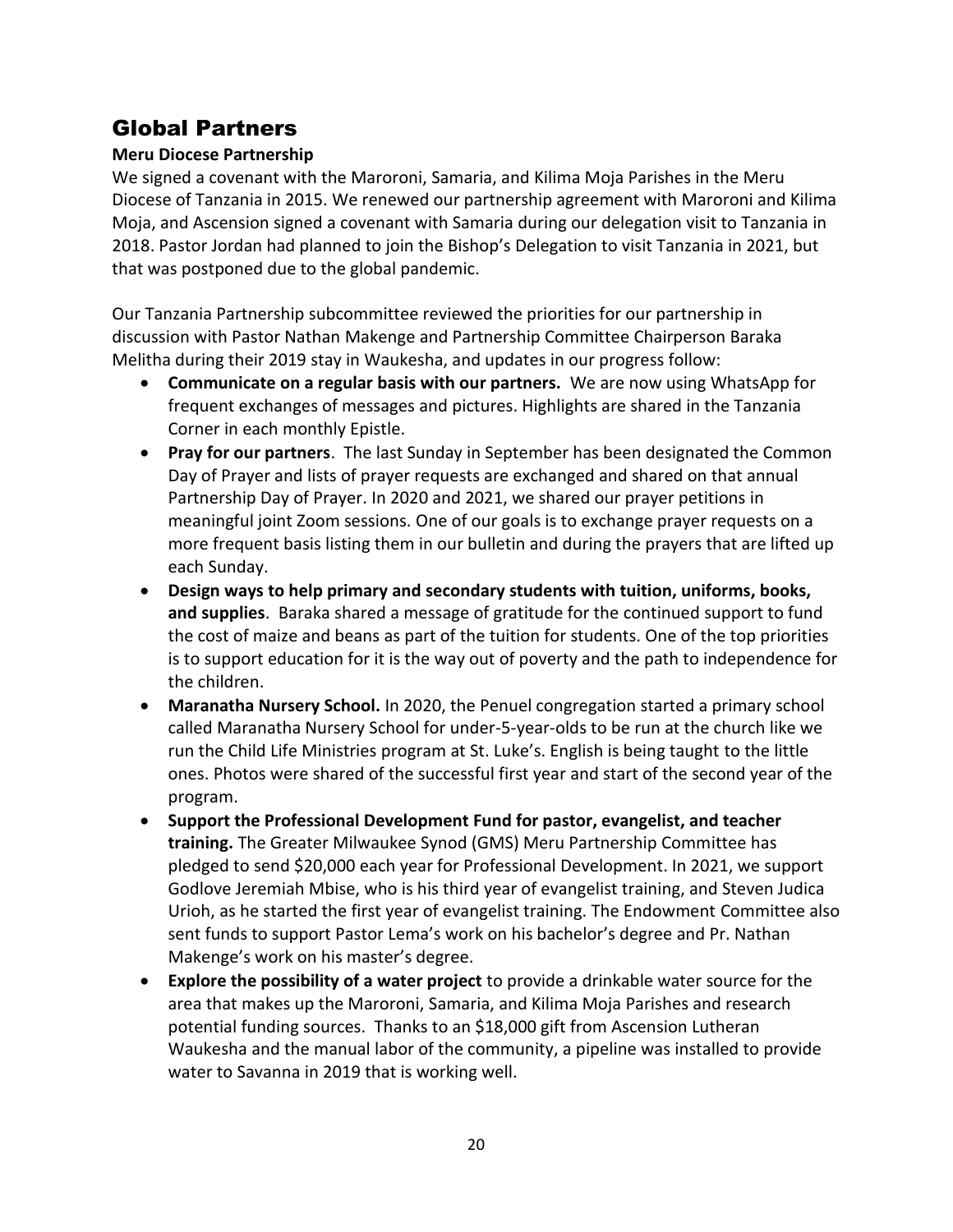• **Economic Development Initiatives.** The GMS Economic Development Committee is working on the development of former farm land owned by the Synod. A survey of the land is being done to determine the parcels available along the major road for retail projects.

**Mt. Meru Coffee Project** Mt. Meru premium coffee is sold twice monthly on Sunday morning. This project of the Greater Milwaukee Synod supports the coffee farmers in the Mt. Meru Diocese by offering them a fair price for their coffee. Over the summer, we sold coffee in the parking lot and in the park. We were glad to move back indoors when indoor worship resumed in September, and sales have been stable. Goals for 2022 include recruiting a few members to assist with Sunday sales and efforts to improve order tracking and increase sales.

**Lutheran World Relief** Needle and Thimble meets weekly for the purpose of making mission quilts for Lutheran World Relief. During the pandemic many meetings were cancelled. We made 211 quilts over the past two years. Ingathering (the name for the annual shipment) Day was October 9 at St. Luke's, and 20 congregations participated. We applied for and received a \$250 Thrivent grant to purchase sewing supplies. Goals for 2022 include recruiting new members and writing for another Thrivent grant.

Marilyn Olson and Diane Voit, Global Partners

## <span id="page-20-0"></span>President's Report

Dear Friends in Christ,

After an unprecedented year of virtual services, virtual schooling, and remote work, 2021 was supposed to be an uplifting year of hope where we returned to normal. Around this time in 2020, the latest advances in vaccine technology gave us reason to hope for a return to "normal" times and "normal" worship. We were supposed to be relieved of all our virtual pressures and the church council looked forward to the time when we could once again have all ministries within the church act "normal" once more.

Unfortunately, those hopes vanished through decreased vaccination rates, increased political divides, continued strain on our healthcare workers, and novel variations of the COVID-19 virus. These changes continued our unprecedented stress at home, work, and within the community. Changes in economics applied additional pressure to our Stewardship Campaign and our second most visible ministry: Child Life Ministry.

Despite all of this, I am proud of how our church community, church council, staff, and our many ministries were able to learn from the lessons of 2020 and adapt into a new world. A solid pastoral leadership team along with the guidance of our Director of Music and Director of Child Life Ministries allowed us to expand and grow our ministry in new ways. Our Stewardship Team looked towards new philosophies to accomplish the goals of St. Luke's and executed their plan beautifully.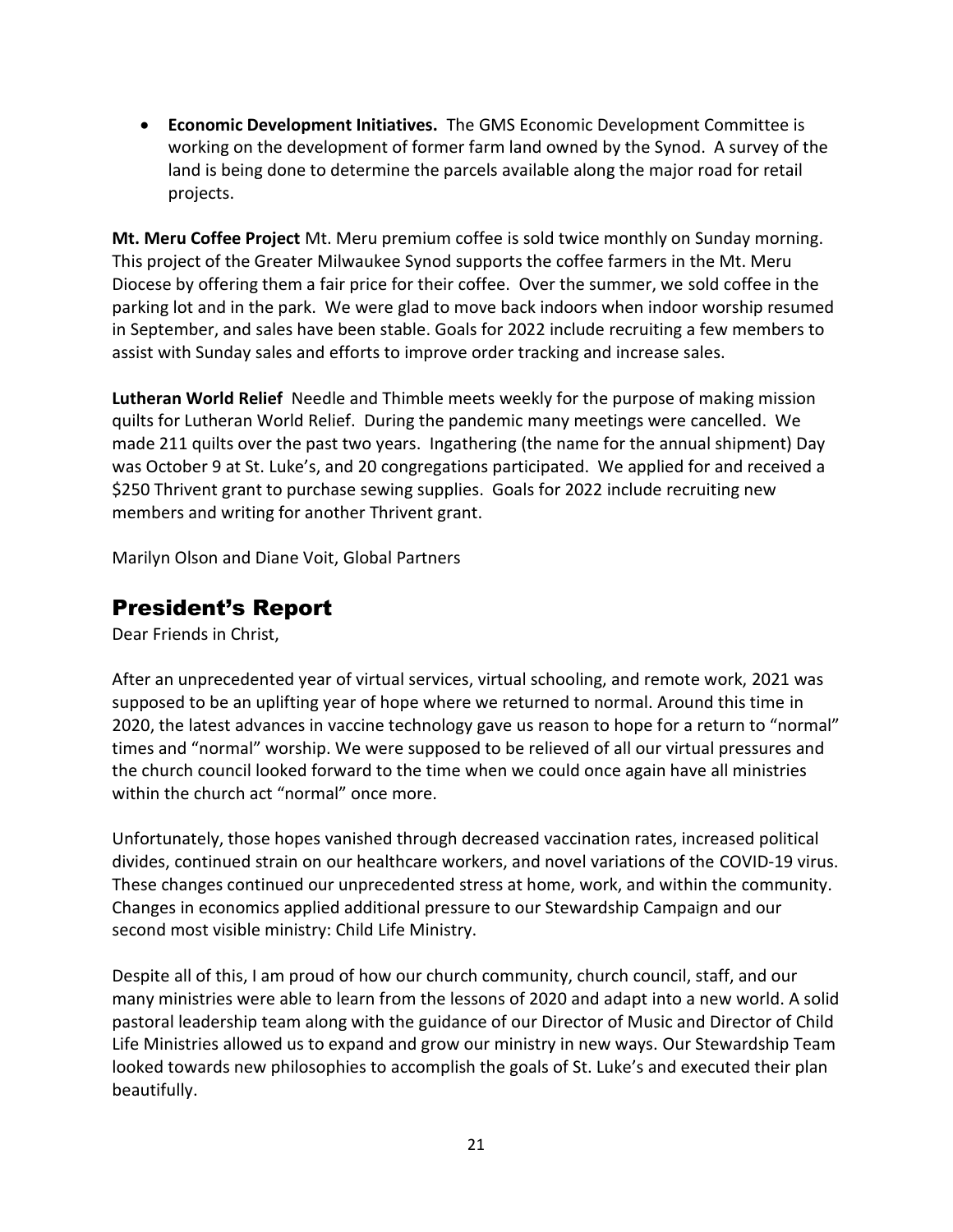This past year afforded us the opportunity to complete the work on St. Luke's constitution and bylaws, which brought clarity to the roles and goals of our many committees and ministries. Our Personnel Committee was able to update our personnel policies to meet the needs of our diverse staff. We were able to complete, thanks to our Facilities and Maintanence team, many large projects; some of which were expected and some that were surprises. Our Child Life Ministry team continues to offer superior support for more than one hundred working families within our community. Other committees and teams, from Decorating to Hospitality to Finance to the Alter Guild, Ushers, and countless others continue to elevate the ministry of St. Luke's to new heights.

On top of everything this church accomplished under continued duress, we still celebrated our first 100 years of ministerial excellence within Waukesha. This may not have occurred as we hoped, but thanks to the countless volunteer hours of so many dedicated St. Luke's members, we still celebrated!

We continue to live in an imperfect world that is undergoing dramatic political, theological, and secular shifts. Those that left St. Luke's or organized religion in 2020 and 2021 for any number of reasons may never return. Habits broken may be broken permanently as we face a new age of social interaction. Our Lutheran heritage may be as strong as ever, but how we express that Christian viewpoint within and without the community must change.

The Church was already undergoing significant disruptive change prior to the COVID-19 pandemic. But, this pandemic has driven this transformation faster than expected. St. Luke's, along with our local and national synods, and our other brothers and sister in Christ, are seeing those shifting changes. It makes us uncomfortable. But we have to accept that the church is shifting. We must continue to change and adapt to our new world.

This has happened before and it will happen again. Such changes aren't new though they may be new to some of the generations within our walls. Hymn 652 from the LBW reminds us that "built on a rock, the Church shall stand." This is more true, and more necessary than ever before.

In our 100th anniversary celebration we remembered our glories past and perhaps we mourn changes from that time. We mourn a time of Sunday school and discipleship training classes at full capacity. A time of easy stewardship drives and growing membership. A time when a little red brick church could foresee a massive growth in membership, capacity, and worship space with a large downtown building that welcomes the community of Waukesha regardless of race or wealth.

Change is everywhere and ever present. Our job, as leaders and members of St. Lukes, is to position the Church to adapt dynamically with changes we see within the world around us. On our Rock of Faith our mission statement remains true. We are "Helping people make lifechanging connections with God through Jesus Christ." This is as true now as it was one hundred years ago.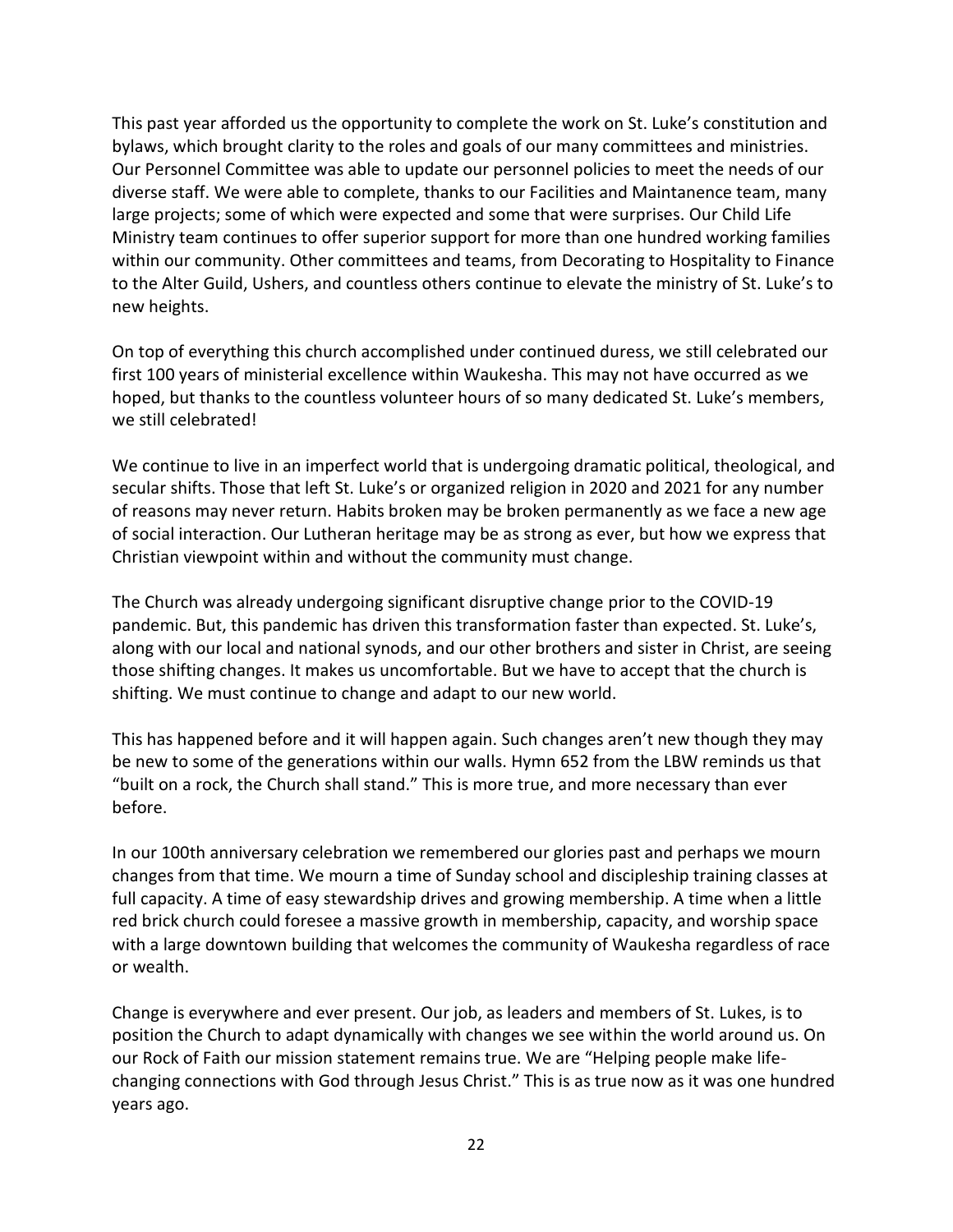Mark 13 (1-8) doesn't show us that changes or difficulties are the end; rather, they are but the beginning of things to come. Don't fear trouble or challenges, but trust that Christ will come and make all things new. The day of the Lord will come, but we don't know when. These shifts are continued signs that new life is still coming. We are expectant people of Christ looking forward to the day the Lord will come.

How do we wait, though, when we wish things were different? We wish and pray that everything will go back to "normal." We don't want to wear masks. We don't want to worry about a stranger, neighbor, or family spreading a life threatening disease. We want to casually interact with anyone and everyone without having to constantly assess what it means to love our neighbors in a time of pandemic. We want to believe our healthcare system is strong and not at the brink of breaking. We just want to relax and trust that everything is fine.

But, to wish for the past means we are not understanding our present or looking to how we will successfully fit within the future realities of our world. Where does our theological tradition fit now and in the future of Waukesha, the United States, or with our Christian colleagues throughout the world? We love our neighbor which, accordion to Martin Luther, means that we always look out for their wellbeing. But this challenges and contradicts our feelings about personal freedoms that we jealously guard despite our Christian values.

We must continue to work together to make life changing connections to God through Jesus Christ. We must recommit ourselves to being the Church in our community. We wait with hope without wavering (Hebrews 10:11-25). We encourage and live for one another as we wait. We do not merely tolerate our neighbors but truly love and advocate for their well being even if it means we must endure discomfort.

During times of change we recommit ourselves to being the Church regardless of our location. When we do this, we are the Church at its best. We love each other and serve one others. We shift our focus from inward to outward so we can truly love those around us. We have a Christian duty and responsibility to keep those around us safe, fed, warm, and provided with minimum human dignity.

Together, St. Luke's will adapt to this ever changing and broken world, working as we always have to improve the lives of those other than our own.

God's Peace and Blessings to you All,

Eli Larson, DVM, MS - Council President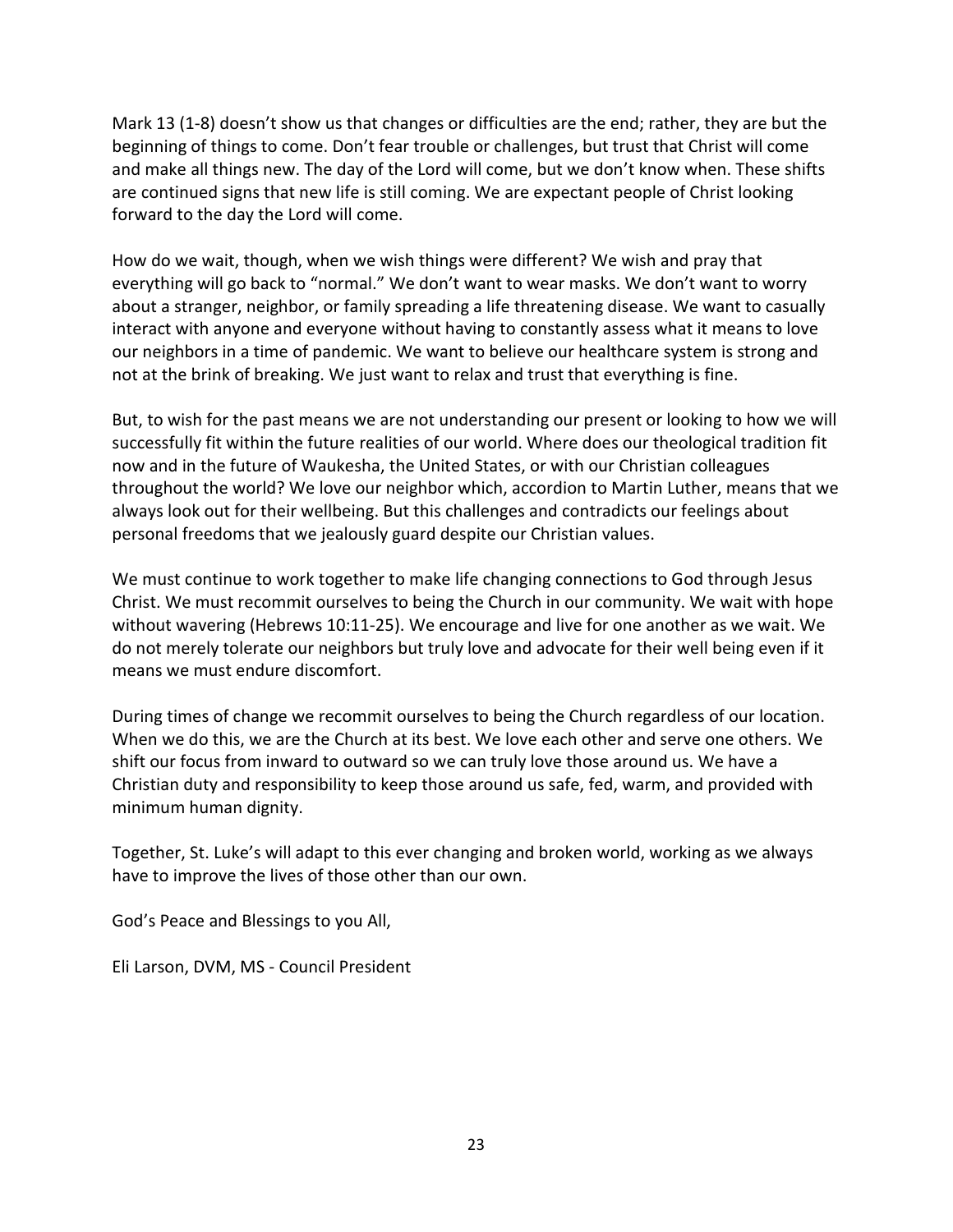## <span id="page-23-0"></span>Minutes: Annual Meeting, February 21, 2021

- **• Welcome and Introduction to Zoom and the rules -** Provided by Eli Larson prior to calling the meeting to order.
- **• Call to Order -** At 11:45 am the meeting was called to order by Congregational Council President, Eli Larson. The Zoom meeting was attended by 42 voting members of St. Luke's Lutheran Church.
- **• Council Members Present**: Eli Larson, Bill Oliver, Tim Grove, John Lindberg, Jim Kieso & Laura Cameron
- **• Opening Devotion -** Pastor Jordan lead the opening devotion and prayer
	- Eli then gave duties of running the meeting to Bill Oliver, Congregational Council Vice President, as Eli and Pastor Jordan were going to monitor the Zoom meeting and deal with any technical issues.
- **• Approval of Agenda and Minutes**
	- Vice President Oliver presented the annual meeting minutes of the February 16, 2020 (pages 30 - 31 of the Annual Report) along with the annual meeting agenda for February 21, 2021 (page 4 of the Annual Report) as written in the annual report for approval.
		- This comes to the floor moved and seconded by the Church Council to approve the minutes of the February 16, 2020 meeting and the February 21, 2021 agenda as presented.
		- Offer opportunity for discussion pause 120 seconds
		- Call for unanimous consent.
		- Pause 120 seconds for the opportunity to object
		- Motion approved.
- **• Report of the Nominating Committee**
	- **• Elections**
		- Vice President Oliver read aloud the nominations
			- Congregational Council for a term of 3 year Anne Marie Vassalotti, Brian Edlbeck & Dayna Bjerke
			- Congregational Council for a term of 1 year (youth representative) Nora Cerroni
			- Finance Committee John (Jack) Tans
			- Nominating Committee Anne Erke & Fran Parson
			- Personnel Committee (term of 3 years) Michelle Bedalov & Laura Tank
			- Personnel Committee (term of 1 year) Eileen Kron
			- Endowment Committee RJ Hilderan & Diane Voit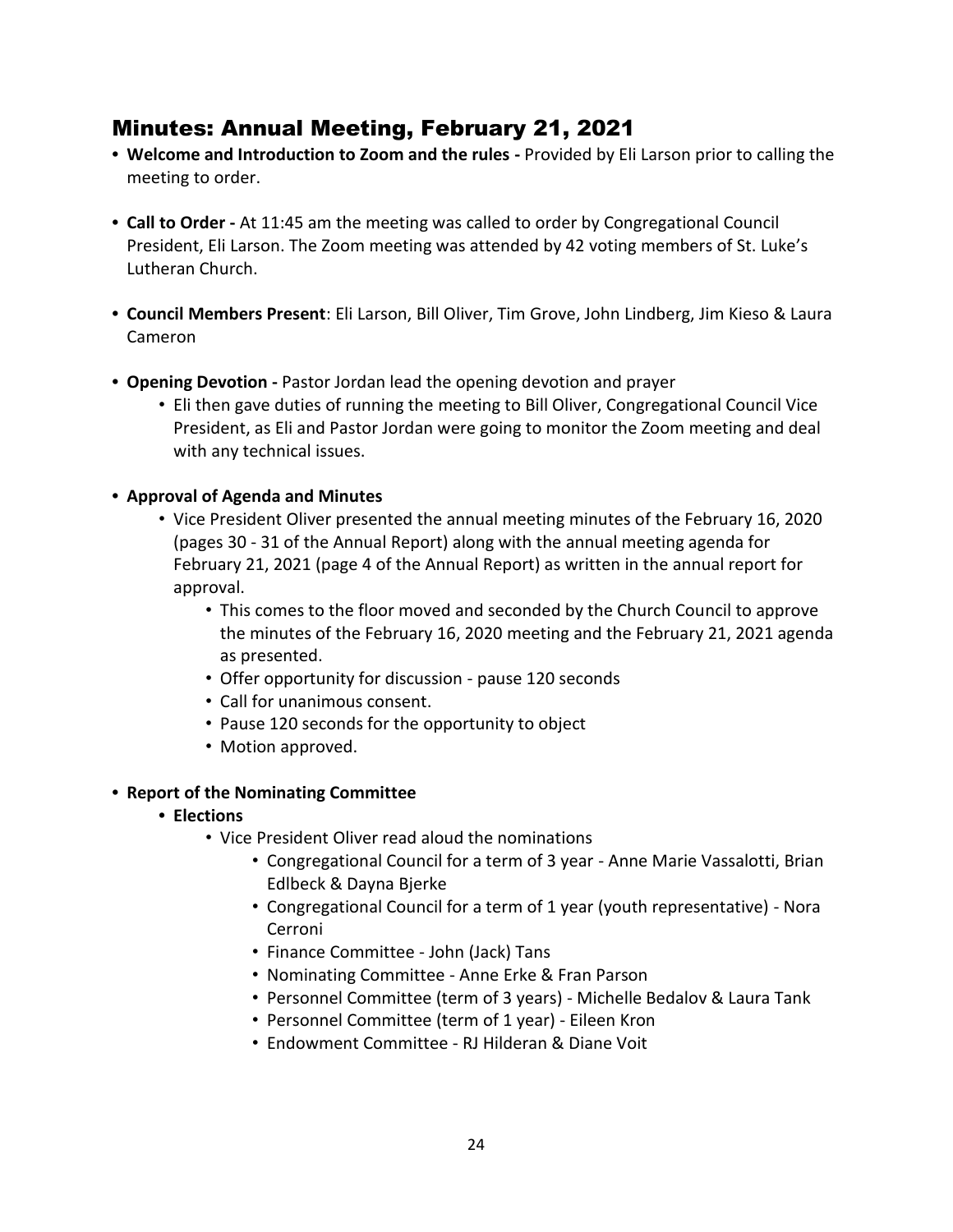- Ask 3 times if there are any other nominations
- Vice President Oliver called for a motion to cast a unanimous ballot for the nominees as presented by the Nominating Committee.
- Call for a motion: Sue Wallenslager
- Call for a second: Sandy Hendricks
- Pause 120 seconds for the opportunity to object
- Motion approved.

#### **• Old Business**

- Review of 2020 Financial Report
	- Refer members to the Annual Report pages 41 & 42
	- Ed Rather provided the following overview of the 2020 Financials We were impacted greatly by the pandemic and the PPP (Payroll Protection Plan) allowed us to keep all staff in place. Ended with a fairly strong year with only a slight deficit of \$17,459. The Building Fund/Sanctuary Renewal is on track to finish up this spring. Thank you to everyone who has provided their financial support.
- Review of Annual Committee Reports
	- Refer members to the Annual Report and opened for questions
	- Ann Grove provided an overview of the revamped Scholarship program that the Endowment Committee worked on this past year. This is a long standing program at St. Luke's but needed some updating and was renamed the Centennial Fund Scholarship. There will be 6 scholarships of \$500 each granted.

#### **• New Business**

- Proposed 2021 Spending Plan (page 43) Ed Raether stated that due to the successful stewardship campaign that we saw a 50% increase in pledging, which is great news! Thank you to everyone for continuing to support the church during these crazy times.
	- This comes to the floor moved and seconded by the Church Council to approve 2021 Spending Plan.
	- Offer opportunity for discussion pause 120 seconds
	- Call for unanimous consent.
	- Pause 120 seconds for the opportunity to object
	- Motion approved.
- Council Vice President Oliver asked for any further new business or questions. None offered.
- **• Adjournment** Vice President Oliver announced that we are adjourned
- **• Closing Praye**r Pastor Bogie

Respectfully Submitted, Laura Cameron Acting Secretary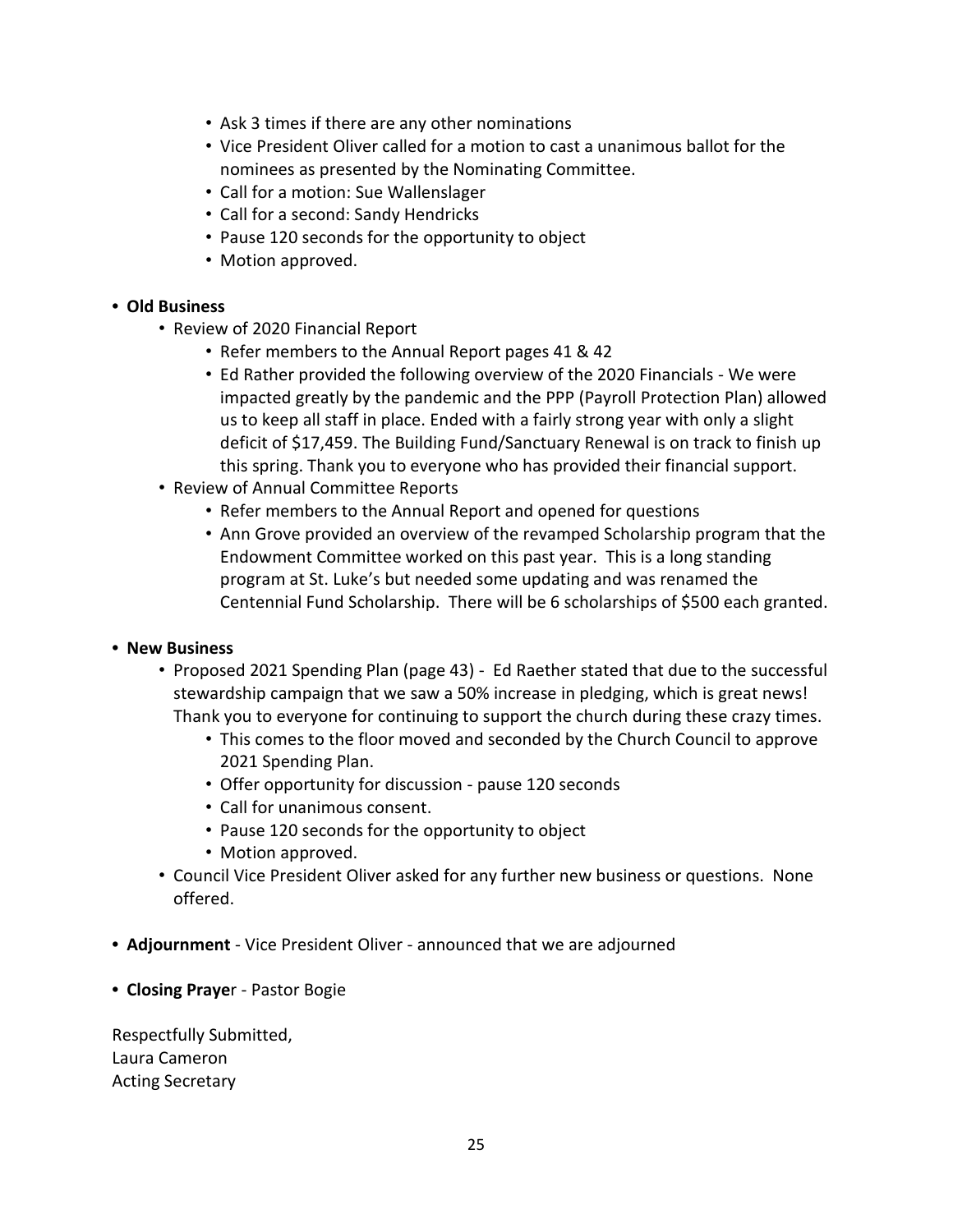## <span id="page-25-0"></span>Minutes: Congregational Meeting, December 12, 2021

- Opening prayer
- Call to order
- Introduction: purpose of meeting is to approve the proposed changes to our governing documents. These are summarized in the Executive Summary document which has been available in the newsletter and online. The entire governing document has also been available online and at the welcome stations. If approved, these documents will be ratified at the Annual Meeting in February.
- Motion to approve the governing documents for St. Luke's
	- 1. Debbie Knee
	- 2. Diane Voit
- Any discussion on this motion?
- Vote
	- Motion passes
- Adjourn
- Closing prayer

## <span id="page-25-1"></span>2021 Highlight Summary of Council Action

March – Retreat

#### April –

- 1. Approved stewardship campaign
- 2. Approved purchase of recording equipment for live-streaming services

#### $M$ ay  $-$

- 1. Approved pictoral directory
- 2. Approved replacing HVAC system
- 3. Updated language of "no raises" to "no merit based raises" to allow for title changes, etc.

June –

- 1. Approved new camera and security system
- 2. Approved updated worship schedule

July –

- 1. Approved Capital Campaign
- 2. Approved locking policy
- 3. Approved new dishwasher purchase

#### August –

1. Approved offering staff insurance option through ELEA

September – no noteworthy changes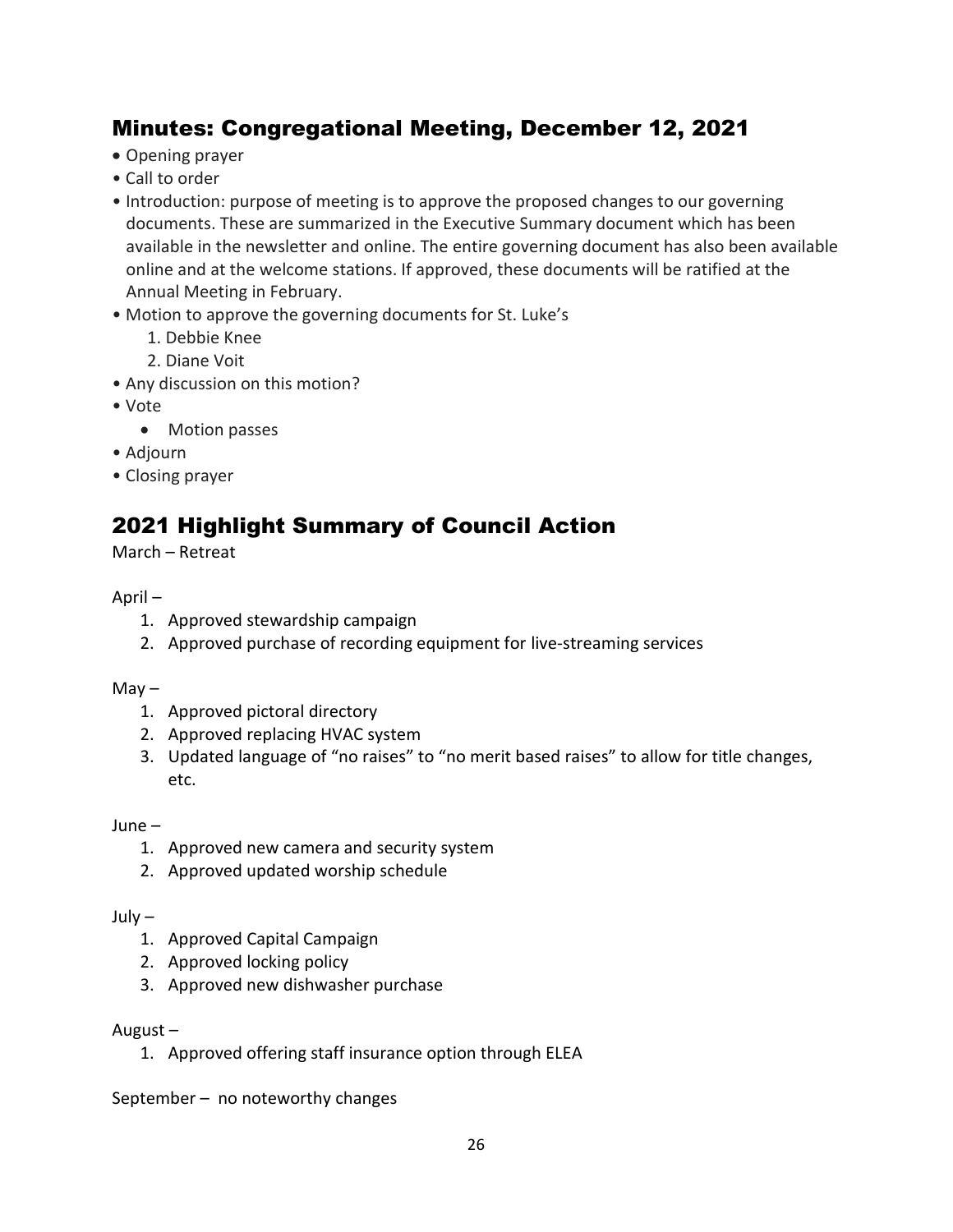October –

- 1. Approved updated Governing Documents & will move to the floor of the congregation
- 2. Approved 6 Confirmands
- 3. Approved CLM Compensation package

November –

- 1. Approved the Sick Days policy
- 2. Approved the Gift policy

December –

1. Approved an offering for a congregation family affected by the parade tragedy

January –

- 1. Approved 2022 Spending plan
- 2. Approved Lenten Worship schedule

Every Month –

- 1. Approved Meeting minutes, agendas, finance reports.
- 2. Discussed & Updated COVID Protocols

## <span id="page-26-0"></span>Endowment Committee

St. Luke's Endowment Fund provides an excellent opportunity to fulfill our mission of Connecting, Growing, and Serving. The Endowment Committee distributes money from the fund to local and global charities and provides scholarships to St. Luke's members who are attending college or seminary. Many thank yous for St. Luke's generosity have been displayed on the bulletin board by the parking lot entrance.

The Endowment Fund is managed by Scott Heins, Certified Financial Planner with Investors Advisor Group (IAG). The four-year average fund balance for 2021 was \$636,481 subject to a 4% distribution rate. For 2021, \$31,030.88 was available for distribution including \$5,571.62 carryover from 2020. The funds were disbursed to:

Whittier Elementary School and Blessings in a Backpack Food Pantry of Waukesha County The Women's Center Hebron House of Hospitality Literary Council of Greater Waukesha Habitat for Humanity of Waukesha County Lutherdale Bible Camp SOPHIA Youth Trip to Milwaukee National Alliance on Mental Illness (NAMI) of Waukesha County ERAs Senior Network Greater Milwaukee Synod Outreach for Hope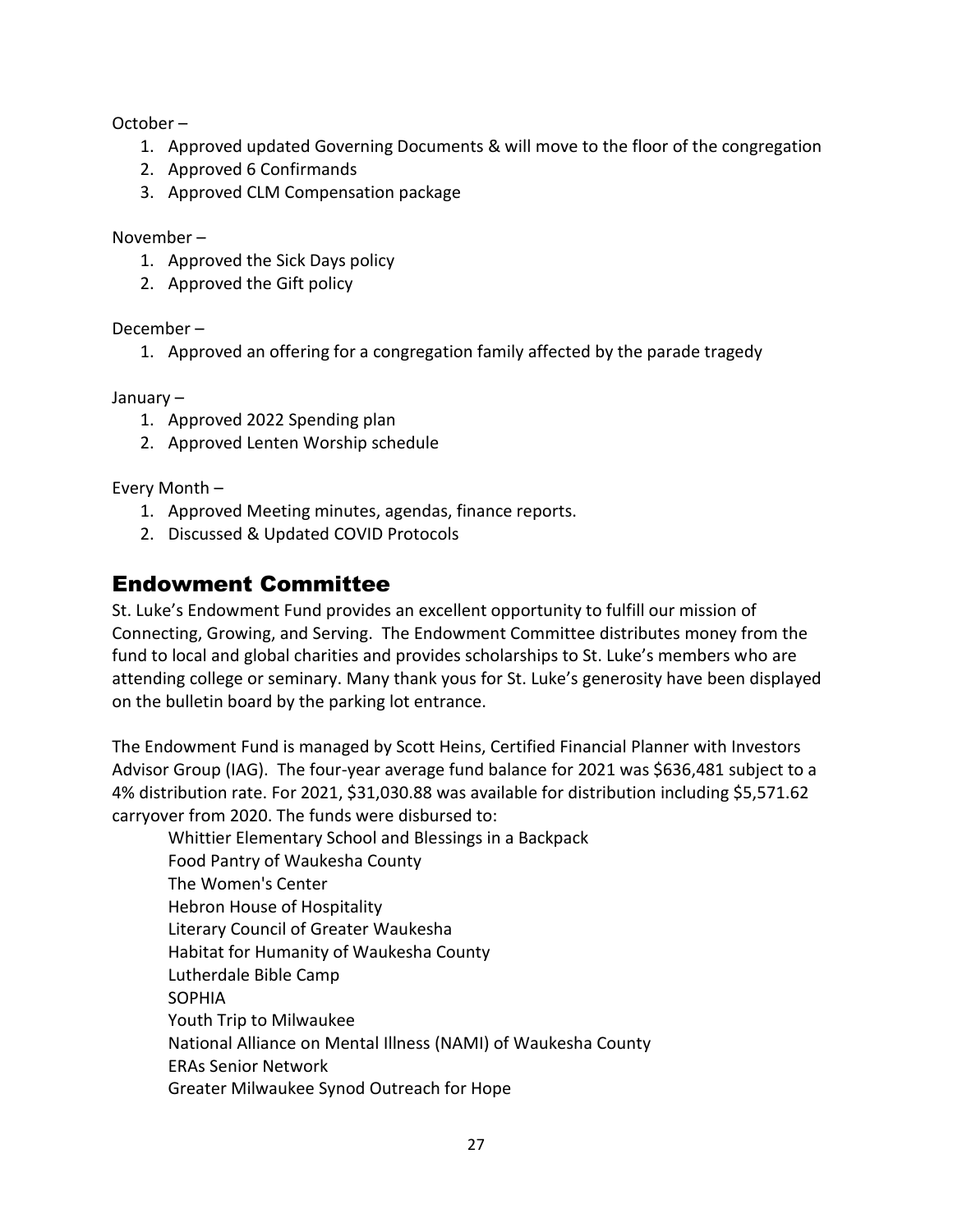Waukesha Free Clinic (formerly St. Joseph's Medical Center Clinic) The Hope Center Waukesha County Community Dental Clinic Salvation Army Greater Milwaukee Synod Mt. Meru Partnership Committee

Spring 2020 \$250 college scholarships sent to: Anna Bedalov (Valparaiso Univ, semester 8) Alex Armstrong (Concordia Univ, semester 6) Ben Armstrong (Concordia Univ, semester 6) Kayla Wilson (Bethany Lutheran College, semester 4)

New Full-Year St. Luke's Centennial \$500 Scholarship Recipients who applied by May 1, 2021 were recognized at the worship service in the park in June:

Colbey (CJ) Grisar (Drake Univ) Maddie Thorstad (St. Norbert College) Joshua Geibl (UW-Milwaukee at Waukesha) Callen Mollet (UW-LaCrosse) Janaka Subotnik (Carroll University) Kayla Wilson (Bethany Lutheran College) Olivia Bogie (UW Milwaukee at Waukesha)

Thank you to the members of the Endowment Committee who made these important decisions and established the new St. Luke's Centennial Scholarships program: Bill Oliver, as Vice President of the Congregation Council, and attending members: Ann Grove, RJ Hildebran, Mike Cameron, and Mark Bjerke. Sincere thank you to our Financial Administrator Cindy Maigatter. Gratitude also needs to be expressed for the work of the Governing Documents Subcommittee of the Congregation Council and Pastor Lindsay Jordan for their work to update the congregation's constitution and to Ann Grove and the Stewardship Committee for drafting a new Gift Policy for St. Luke's.

Respectfully submitted, Diane Voit, Endowment Chairperson

## <span id="page-27-0"></span>Facilities and Maintenance Committee

The Facilities & Maintenance Committee continues to be an active team of dedicated members of St. Luke's who work in tandem with custodial staff and The Amigos who are a dedicated group of volunteers with unique skills and life-experiences.

The Facilities & Maintenance Team focuses on handling many of the issues in caring for/maintaining our building and property. For those projects deemed too large to be handled by our Amigos, proposals from outside contractors are requested. Upon recommendations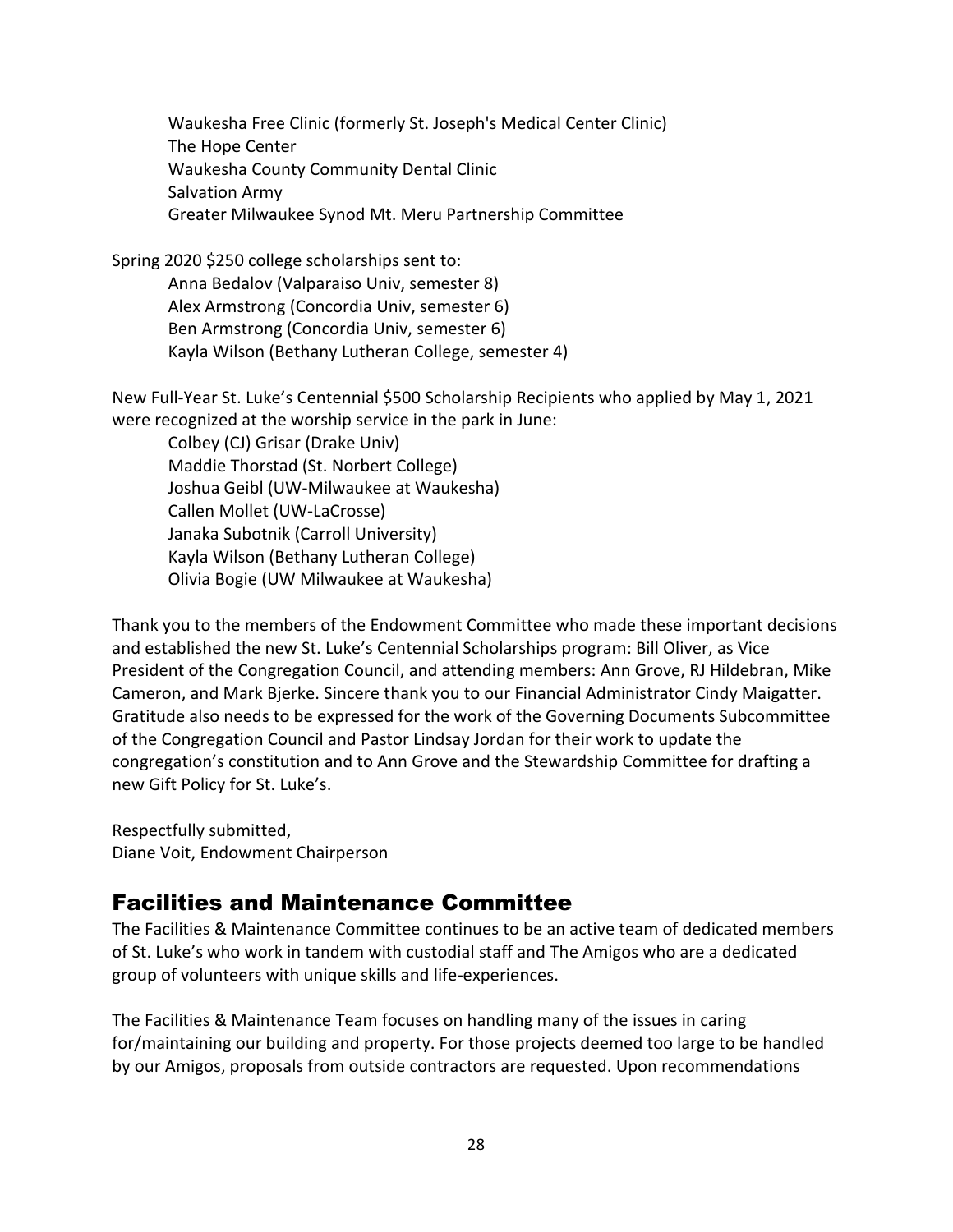from the Finance Committee including funding and final approval by the Congregation Council, the projects are carried out.

Year 2021 was an extremely busy year with some major capital projects, some of which had been deferred. The major projects included the following:

- Added pencil/note pads in the pews-\$600
- Purchased/installed a large canopy over the rear stairs-\$7,500
- Replaced the water faucets in seven sinks with automatic shut-off faucets-\$2,338
- Replaced the three outside hose bibs-\$2,375
- Replaced the asphalt roofing in the Bell Tower-\$3,880
- Purchased/installed two new boilers-\$25,776
- Purchased/installed new 10-ton AC unit serving Cloninger Hall-\$16,021
- Purchased/installed new 15-ton Split System HVAC Unit in Sanctuary-\$30,381
- Purchased/Installed new Dishwasher in kitchen-\$30,000
- Purchased/Installed Carrier BAC net Zone Software System-\$45,761
- Master Security System throughout CLM and ground level-\$64,726.77, with Grant Funding covering the entire cost.
- Replaced defective Expansion Tank in Boiler Room-\$3,285
- Replaced back-flow gas piping-\$805

For replacing the air conditioning systems, we have received rebates from Focus on Energy for \$2,992.50, and another \$2,394.00 rebate for the two boilers; the two rebates total \$5,386.50.

As part of replacing the dishwasher and installing a new larger drainpipe in the floor, we were able to eliminate a grease trap in the floor which will save us about \$1,100 for annual cleaning.

For the past 10 years, Cintas has been providing all our janitorial and paper products, cleaning supplies and related items. The monthly cost was around \$1,100 and we were not pleased with the service and some products which did not meet our needs. Effective March 9, 2022, we will cancel this contract with Cintas and proceed with purchasing our products directly or finding new providers. We expect to reduce our monthly expenditures by 40%.

Possible capital projects for consideration for the next 1-3 years are as follows

- Possible purchase of a used floor cleaning machine-Est. cost ranges from \$1,200-\$2,000.
- Complete renovation of lower kitchen to "commercial status"-Est. cost-\$100,000- \$150,000.
- Possible purchase/installation of a divider wall in Cloninger Hall-Need to obtain estimate

St. Luke's ongoing and weekly maintenance work carried out by The Amigos is highly unusual and their work saves us tens of thousands of dollars every year. We thank them for what they do week after week. Over the course of this year, due to some pandemic effects, The Amigos expended only about 1,090 hours of work, compared to about 2,000 hours in a normal year. We also thank the custodial staff for their efforts as well.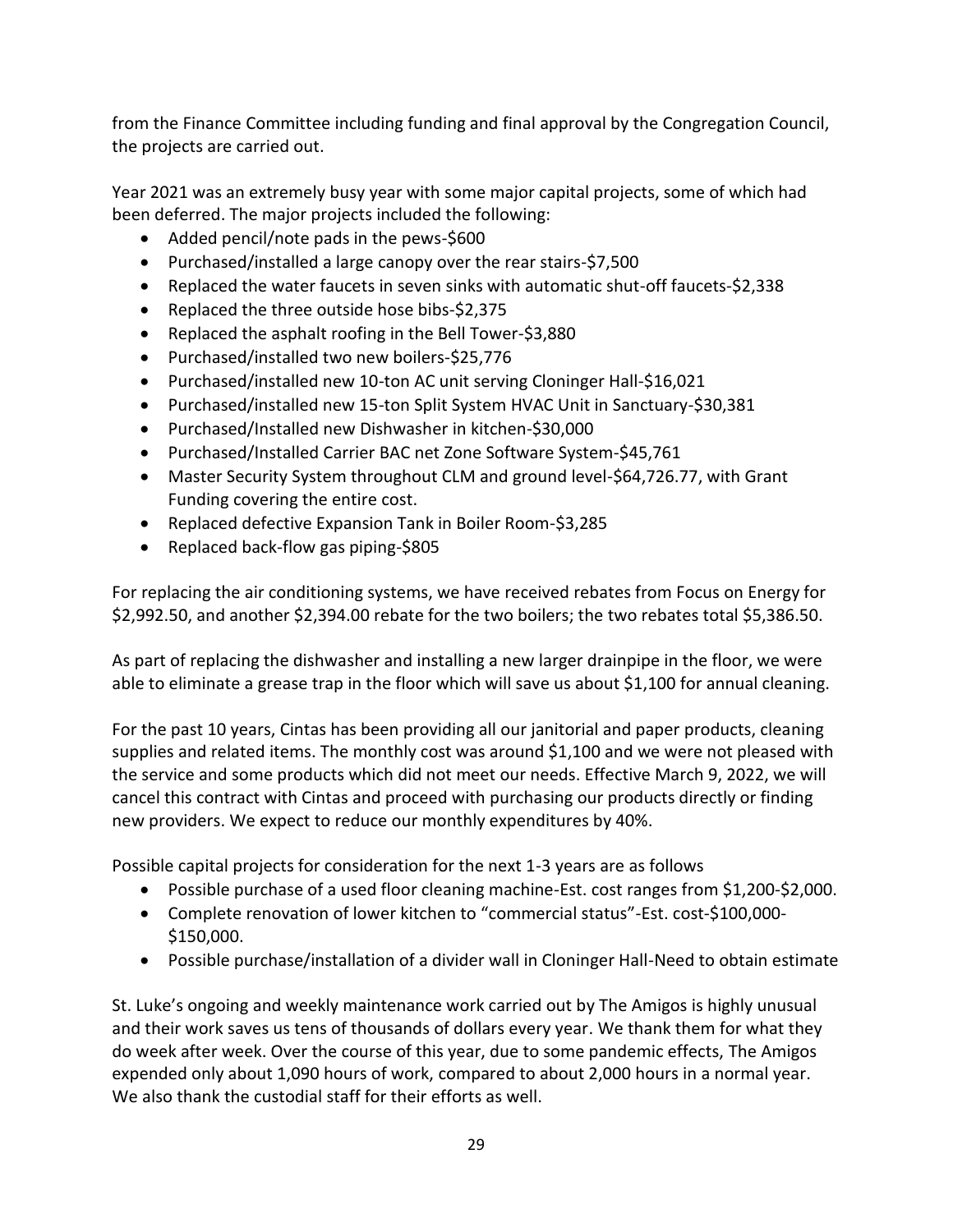Projected Ongoing Maintenance Projects Carried Out by The Amigos Weekly/Monthly

- Install soffit vents on exterior of church and flashing repairs on roof
- Routine maintenance of heating system
- Touch-up painting and tuck-pointing as required
- Repair leaking pipes and clear slow running drains as needed
- Repair Child Life Ministries toys and desks and assemble new items
- Service electrical issues as needed
- Service and oil heat pumps twice per year
- Monthly testing of boiler water for Ph levels 35
- Monthly testing of fire extinguishers, emergency lights and exit lights
- Mark all receptacles with reference to respective distribution panels
- Yard work including mowing, trimming, etc.
- Clean, drain and refill Baptismal Font
- Update exterior lighting to LED

We thank the Facilities & Maintenance Team including Pastor Jordan, Pastor Bogie, Debbie Knee, Kathy Pederson, Ron Staub, Mark Bjerke, and Ron Pederson for their dedication and expertise in overseeing our projects and related activities. We also extend our gratitude to Keith Jurkowski who provides oversight and technical support to our committee and to The Amigos for their activities, along with Brian Farrell who provides technical assistance and help with our WI-FI system and related internet service.

Mark Bjerke has joined the committee mid-year and after many years of service, Ed Raether will step down and retire at the end of the year. He will be replaced by Don Grossman and Keith Jurkowski, each for a three-year term.

Respectfully submitted, Ed Raether, Chair

## <span id="page-29-0"></span>Personnel Committee

We would like to thank and acknowledge everyone working at St Luke's for another year of success in the face of tremendous challenges and changes. Another year of COVID has asked many of them to take on new tasks or change how each did their job. We have remained open to serve our members and families to provide some normalcy to our children and members. Everyone has worked together to ensure that St Luke's and CLM have continued to make positive impacts in the lives of everyone they serve.

A few highlights on some of the activities our committee completed this year. The employee handbooks for St Luke's and Child Life Ministries were updated. Through our association with childcare centers we were able to begin offering vision and dental insurance starting in 2022. We are working on updating the job descriptions for most of the staff positions. St Luke's has a strong team working hard to serve God's missions. God's Peace

Personnel Committee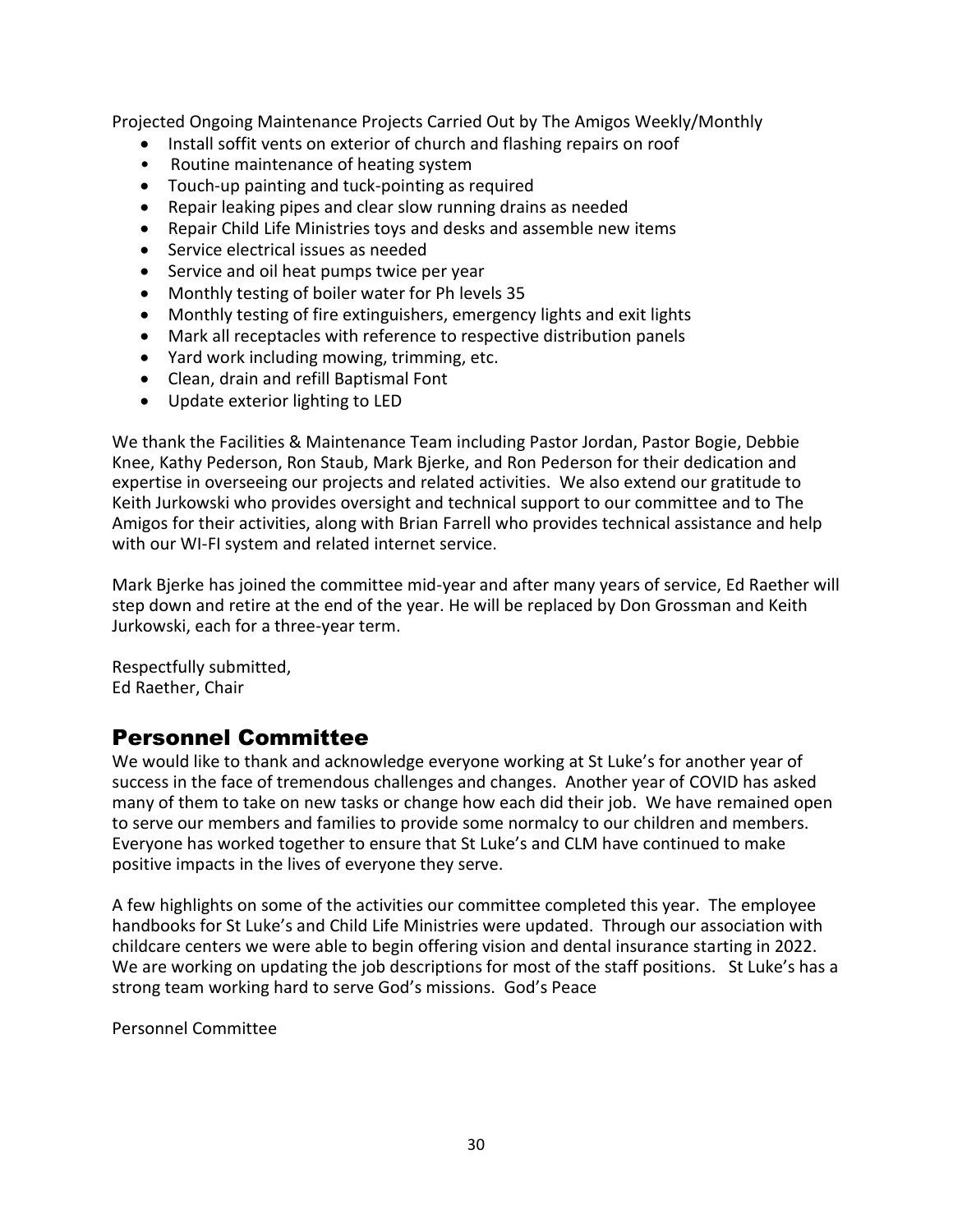## <span id="page-30-0"></span>Stewardship Committee

The Stewardship Committee, under the leadership of Pastor Jordan and Pastor Bogie, began the planning for the 2022 stewardship appeal campaign using The Stewardship For All Seasons Handbook.

This was the second year in which our members were dealing with the pandemic and church attendance was still an issue for some of our members who did not want to attend worship services for most of the year. We ended the year with masks being required for all worship services and meetings in church. The pandemic continued to be challenging for conducting a successful stewardship campaign.

In Every Age was the theme for our 2022 stewardship appeal. Monthly meetings began in January and were held throughout the year leading up to members submitting their Statements of Intent on Saturday/Sunday November 20/21, 2021.

The goal of the stewardship appeal was to increase gifts and offerings by \$75,400 in 2022, or a \$1,450 increase in weekly offerings. This included \$22,700 for Strengthening People's Faith, \$22,700 for Accompanying People, and \$30,000 for Investing in Our Staff. We also received a challenge grant of \$5,000 which would be released when 50% the congregation returned their Intent Statements, meaning that we needed 107 Intent Statements.

We had three Temple Talks in October/November leading up to Appeal Commitment Sunday, November 20/21, 2021, along with several mailings about the campaign to 650 Households or Giving Units.

Our 2022 stewardship campaign has been completed and we extend our sincere thanks to 194 giving units who returned their Intent Statements or entered their intent online. Of the 194 giving units, 82 increased their annual giving!! Since we exceeded our goal to receive at least 107 Statements, the \$5,000 challenge grant generously initiated by one of our member couples was released to the general fund.

As an incentive to members turning in their Intent Statements on November 20/21, we gave each Household who turned in their Intent Statement brownies and doughnuts. We saw many happy faces as they took their treats home.

The stewardship campaign had three goals and unfortunately, we did not meet any of them. We had hoped to see pledges that provided for an increase of our general fund giving to a level of \$1,450/week, for strengthening people's faith, for accompanying people, and for investing in our staff.

As of now our total pledges amount to \$463,705 or \$1,041.25/ week. The good news is that we almost matched last year's pledged total of \$466,240 with 19 fewer pledges. This shortfall severely impacts not only our plans to move ahead with our three goals, but also effects our ability to meet our annual budget. We are hopeful and pray that the non-pledging Giving Units will provide the additional offerings to our general fund to get us to the \$1,450/week that we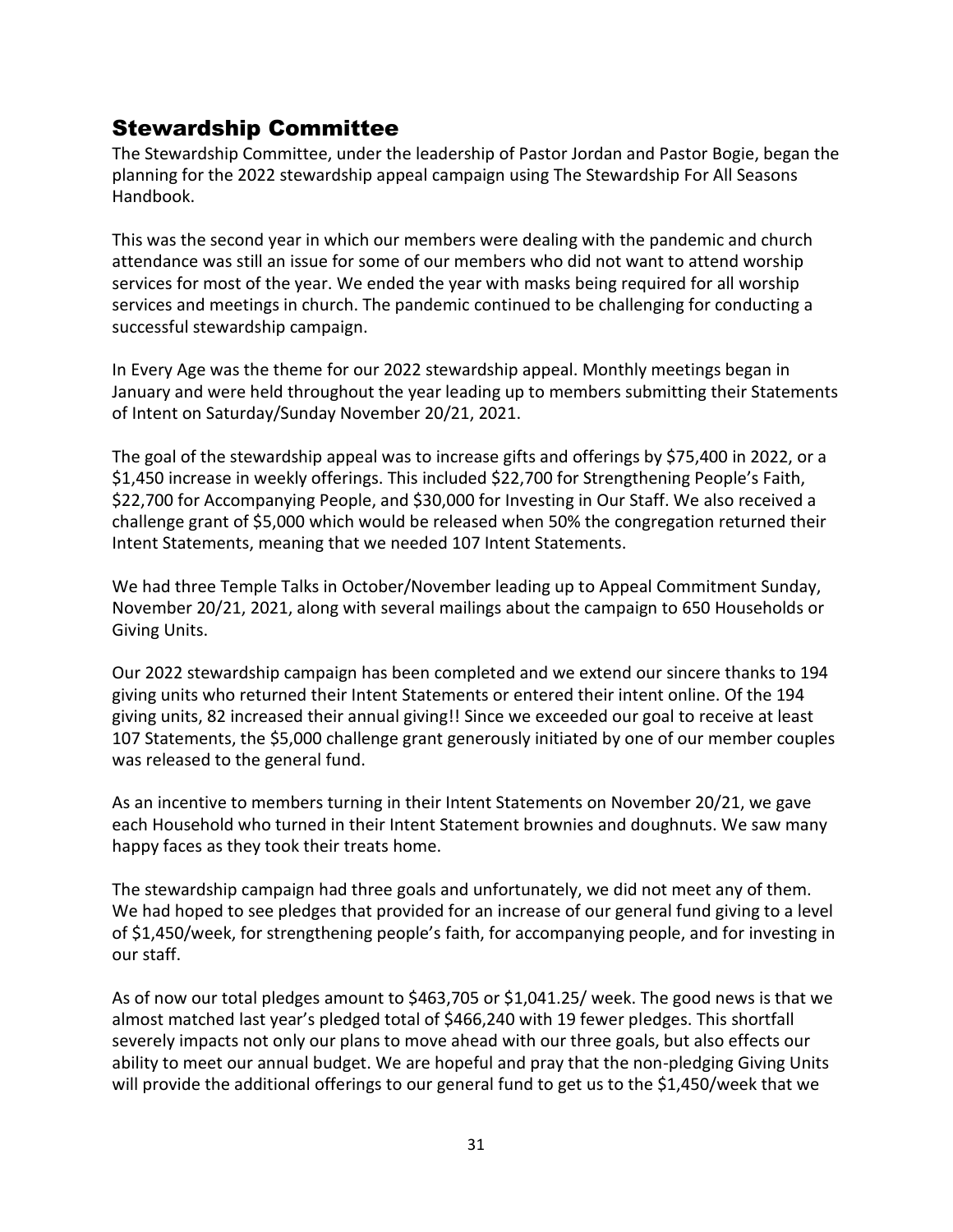need to fund all our programs. It should be noted that 116 Households who did not make a pledge in 2020 gave \$53,002 through October, or an average of \$457/Household.

We are grateful to all our members who continue to support our mission and programming with their respective offerings, regardless of the amounts. Please remember that "God Loves a Cheerful Giver". Being generous is a wonderful trait and we continue to be amazed at all the generous givers who have supported our programs in 2021 with additional gifts.

The Stewardship Team invites all of you to grow in giving, so that we can grow into the future of God's mission in Waukesha. Give generously. Give proportionally. Give of yourselves, your time, and your talents. Engage in our ministries. Through us, God's love is poured out into the world. Currently, giving to our General Fund must increase to support our programs and staffing. Please remember that the offerings we make to God are used to reach far and wide.

As a part of our 2022 Stewardship Campaign along with our giving to the General Fund, we have noted that 122 Households or Giving Units have not made any financial contributions to St. Luke's in 2021. We are uncertain if they are still active members of St. Luke's, and we will follow up with these members to determine their status and try to understand why they are not willing or able to support our mission and programs.

The Stewardship Team would like to thank Pastor Jordan and Pastor Bogie for their inspiration and leadership and to one of our members who graciously paid the fee of \$1,850 for the use of the Stewardship for All Seasons Synod sponsored program. Also, thanks to Jennifer Dopke and Robbin Krueger for managing the letters and brochures for mailing, to Cindy Maigatter for putting together financial data and processing the Intent Statements. In addition, thank you to Pastor Sandy Chrostowski, Ann Grove, Chris Jackson, Laura Cameron, and Jack Tans for their respective leadership and countless hours they spent on making our stewardship program a success.

Respectfully Submitted, Edward W. Raether and Jack Tans, Co-Chair

## <span id="page-31-0"></span>Capital Campaign

Originally, the campaign to reduce debt or capital campaign was scheduled for the fall of 2021, but for several reasons, including out 100<sup>th</sup> anniversary celebration, the fall Stewardship Program and the seemingly never ending pandemic, we deceided to postpone it until the spring of 2022.

We have had two previous successful capital campaigns and have raised almost \$1.7 million to reduce mortgage debt to about \$1.4 million. The third campaign is planned to eliminate the current mortgage debt. The reduction of debt is important for us because when our debt is eliminated the church will have almost \$100,000 each year to better fund our church mission. In summer 2021 a Steering Committee was formed to plan and carry out the capital campaign, and we made good progress in planning, approving a consulting group and building several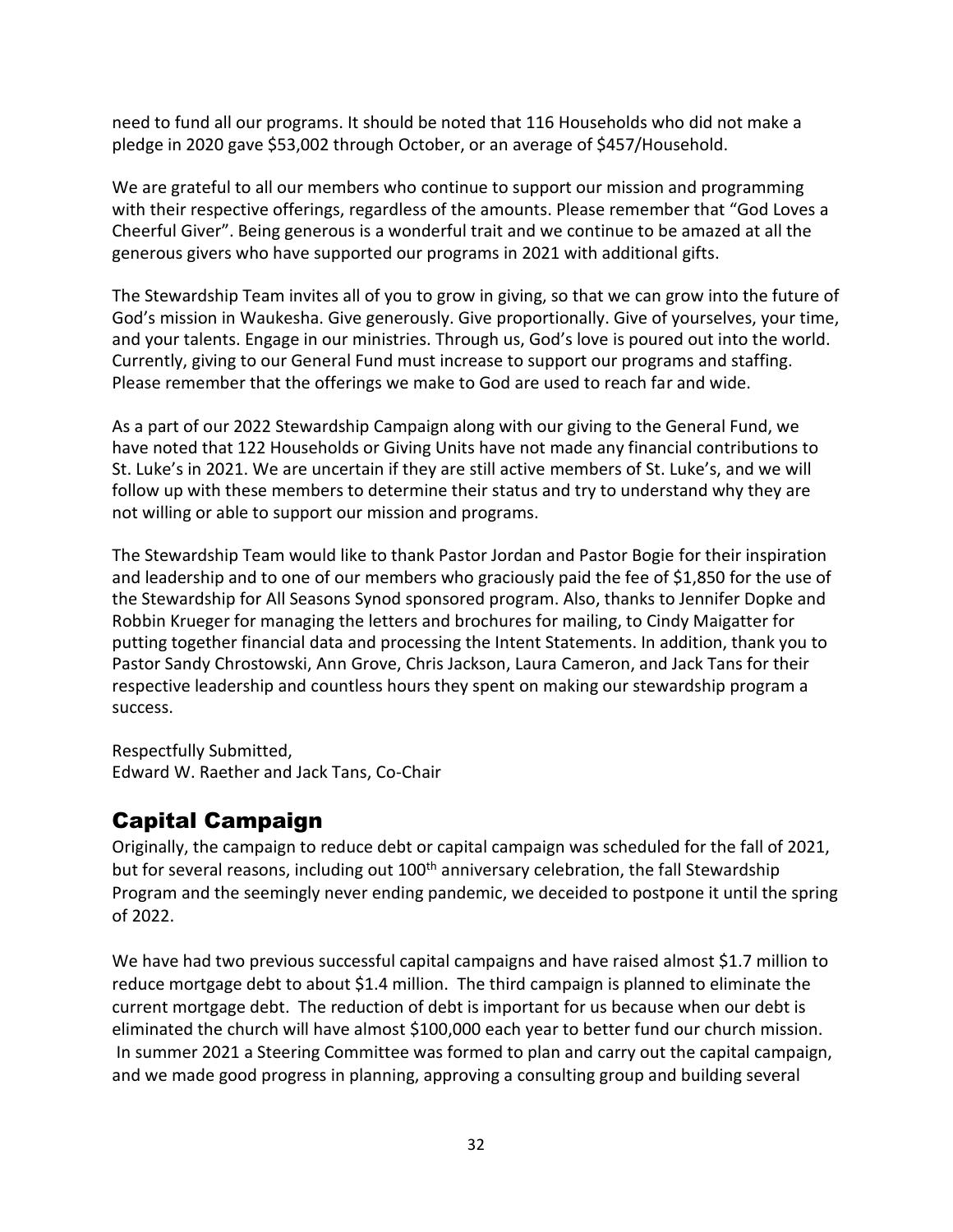committees to carry out this work. We hope the path is now clear and we can move ahead with confidence that our plans can be completed.

Early in our planning, we named this new effort "*New Life Rising"* because it represents how St. Luke's congregation that has diligently worked to respond to our Lord's call to spread His word within and beyond our church.

In January 2022 our campaign will continue with planning meetings, temple talks, bulletin inserts and letters to inform you of all the campaign details. The Commitment Weekend will be May  $21^{st}$  and  $22^{nd}$  at which time we will ask you to make a three year commitment to the program.

Bless all that is good, Jack Tans and Mark Bjerke Co-chairpersons for the Capital Campaign

## <span id="page-32-0"></span>Nominating Committee

The following have been nominated to serve on the **Congregation Council** of St. Luke's Lutheran Church for a term of three years. (Elect 3)

Ashley Bregantini (2nd term) Bob Riedel Don Grossman

The following has been nominated to serve on the **Congregation Council** of St. Luke's Lutheran Church for a term of one year. (Elect 1)

Natalie Warnes

The following have been nominated to serve on the **Endowment Committee** of St. Luke's Lutheran Church for a term of three years. (Elect 1)

Eli Larson

The following have been nominated to serve on the **Finance Committee** of St. Luke's Lutheran Church for a term of three years. (Elect 1)

Jenny Thorstad (2<sup>nd</sup> Term)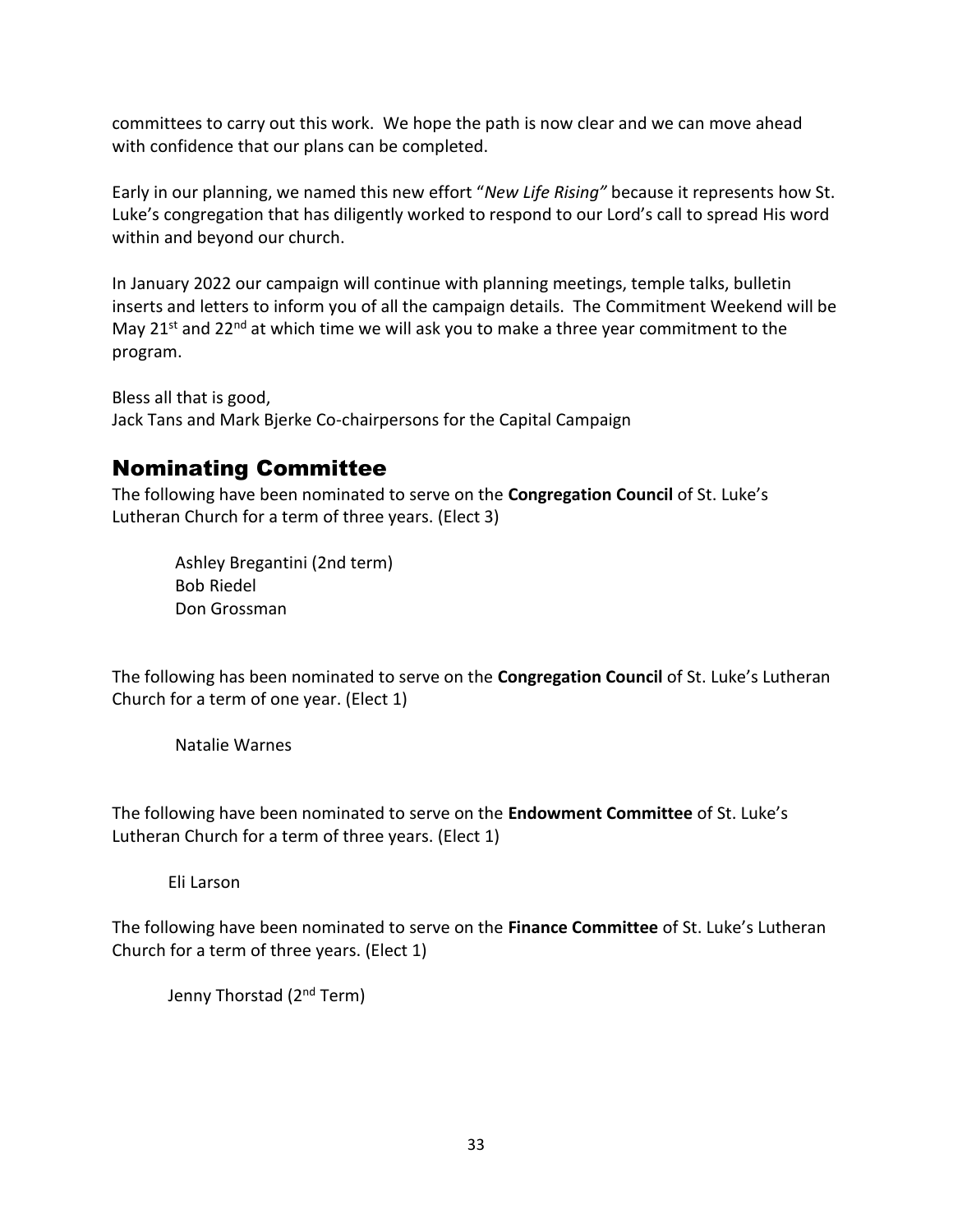The following have been nominated to serve on the **Personnel Committee** of St. Luke's Lutheran Church for a term of three years. (Elect 2)

Beth Warnes Pending

The following have been nominated to serve on the **Nominating Committee** of St. Luke's Lutheran Church for 2022. (Elect 2)

Mark Rohrwasser Pam Olson

The following have been nominated to serve on the **Stewardship Committee** of St. Luke's Lutheran Church. (Elect 6)

Diane Voit Jack Tans Sharon Wood Julie Doepke Pending Pending

Submitted by 2021 Nominating Committee

**Fran Parson Anne Erke Chris Jackson** **Pastor Lindsay Jordan Eli Larson Sharon Wood**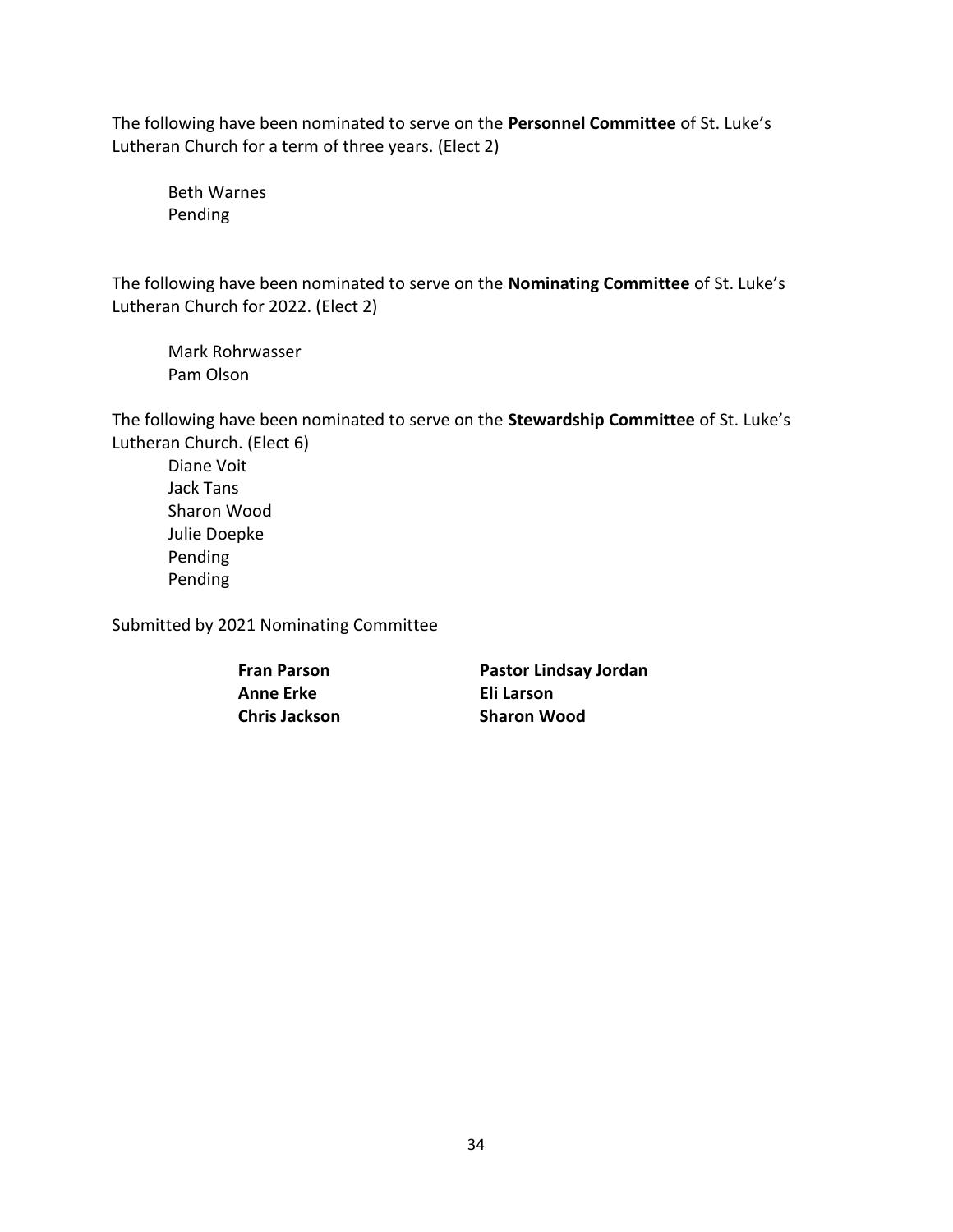## <span id="page-34-0"></span>2021 Financial Report

#### THOSE WHO SERVED:

Treasurer: Laura Cameron Financial Secretary: Cindy Maigatter Chairman Finance Committee: Brad Skogman Finance Committee Members: Ed Raether David Clark

Robbin Krueger Harold Bloch Jack Tans

Jenny Thorstad Pastor Lindsay Jordan

#### 2021 FINANCIAL REPORT:

St. Luke's continues to feel the financial impact from the pandemic with General Contribution giving down throughout the year. Nonetheless, we ended with a very strong December with an overwhelming response to the 100<sup>th</sup> year milestone gift matching challenge for the General Fund. CLM had a very successful year, bouncing back from last year's restricted classroom sizes. In addition to effectively managing their programming, CLM was able to secure \$141,150 in grant funding from the Department of Children and Families to cover incentive pay programs, continuing education, heightened safety measures, and enhanced classrooms. New cameras, a new CLM office, and secured entrances were all added thanks to the funding from this program. The grants allowed us to provide safe, dedicated care to our staff and families without any financial burden.

We are happy to report that we ended the year with a surplus of \$24,500. However, the pandemic continues to add challenges for both the church and CLM. In 2022, giving to the General Fund will need to increase consistently to fund planned staffing or St. Luke's risks returning to a deficit.

Giving to the Sanctuary Renewal / Building Fund continues to be strong as we look ahead to the next Capital Campaign.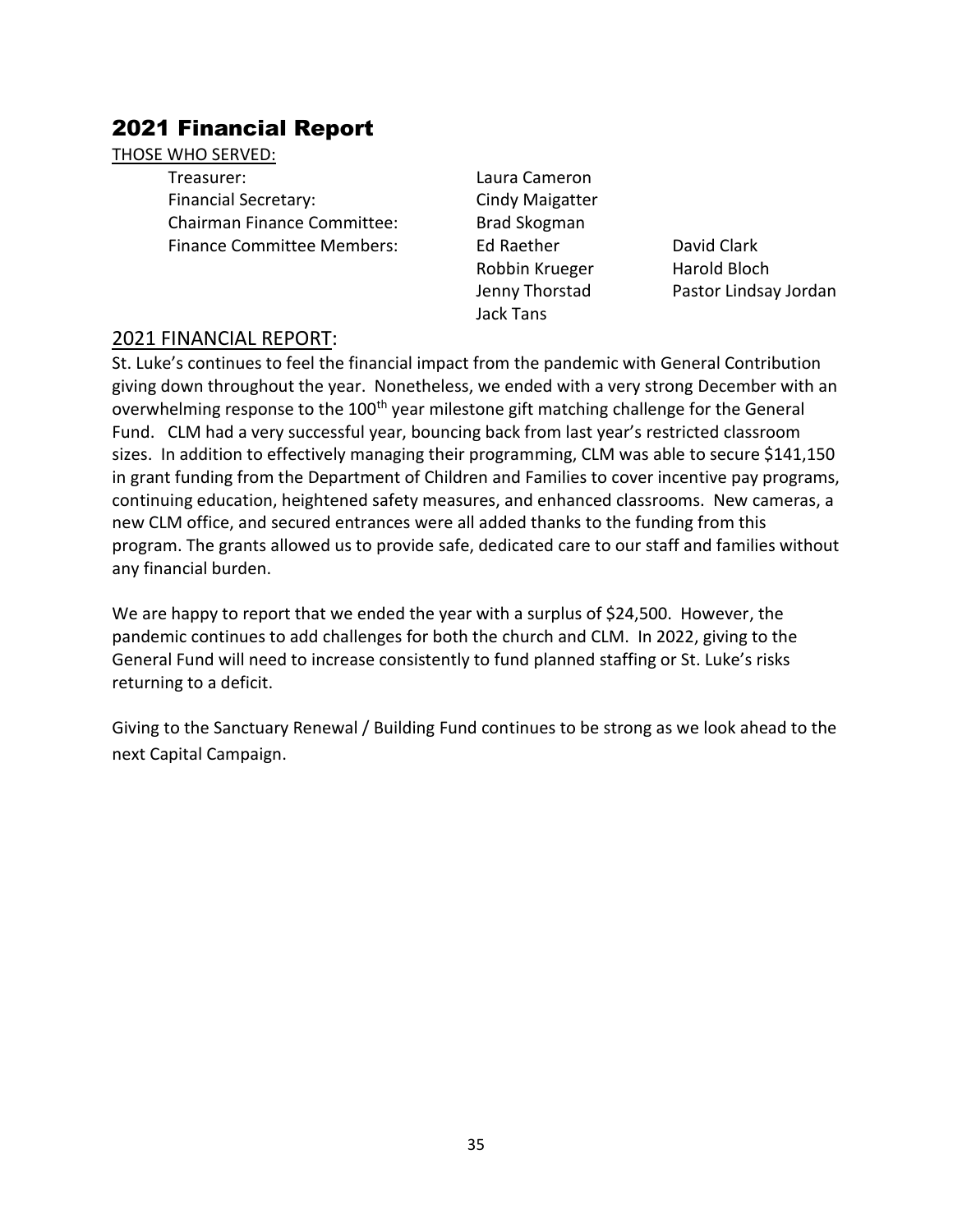| General Fund                             |           |           |           |
|------------------------------------------|-----------|-----------|-----------|
|                                          | 2021      | 2020      | 2019      |
| General Income                           | 629,645   | 549,555   | 623,841   |
| <b>General Expenses</b>                  | 674,469   | 712,495   | 736,346   |
| Miscellaneous Income - Church & CLM      |           | 157,410   |           |
| Miscellaneous Income - CLM               | 7,521     | 51,829    |           |
| <b>CLM Income</b>                        | 823,571   | 608,125   | 740,834   |
| <b>CLM Expenses</b>                      | 761,807   | 671,884   | 711,522   |
| <b>Building Fund / Sanctuary Renewal</b> |           |           |           |
| <b>Building/Sanctuary Income</b>         | 232,700   | 216,163   | 188,660   |
| <b>Building/Sanctuary Expenses</b>       | 295,996   | 219,451   | 195,214   |
| Payments on Principal                    | 300,831   | 57,612    | 154,450   |
| Mortgage Balance                         | 1,372,899 | 1,673,730 | 1,731,342 |
| <b>Memorial Fund</b>                     | 226,621   |           |           |
| <b>Endowment Fund</b>                    |           |           |           |
| <b>Total Assets</b>                      | 760,665   |           |           |
| Restricted Fund/Orig. End                | 398,082   |           |           |
| <b>Unrestricted Funds</b>                | 362,583   |           |           |

\*A complete report is available in the church office upon request.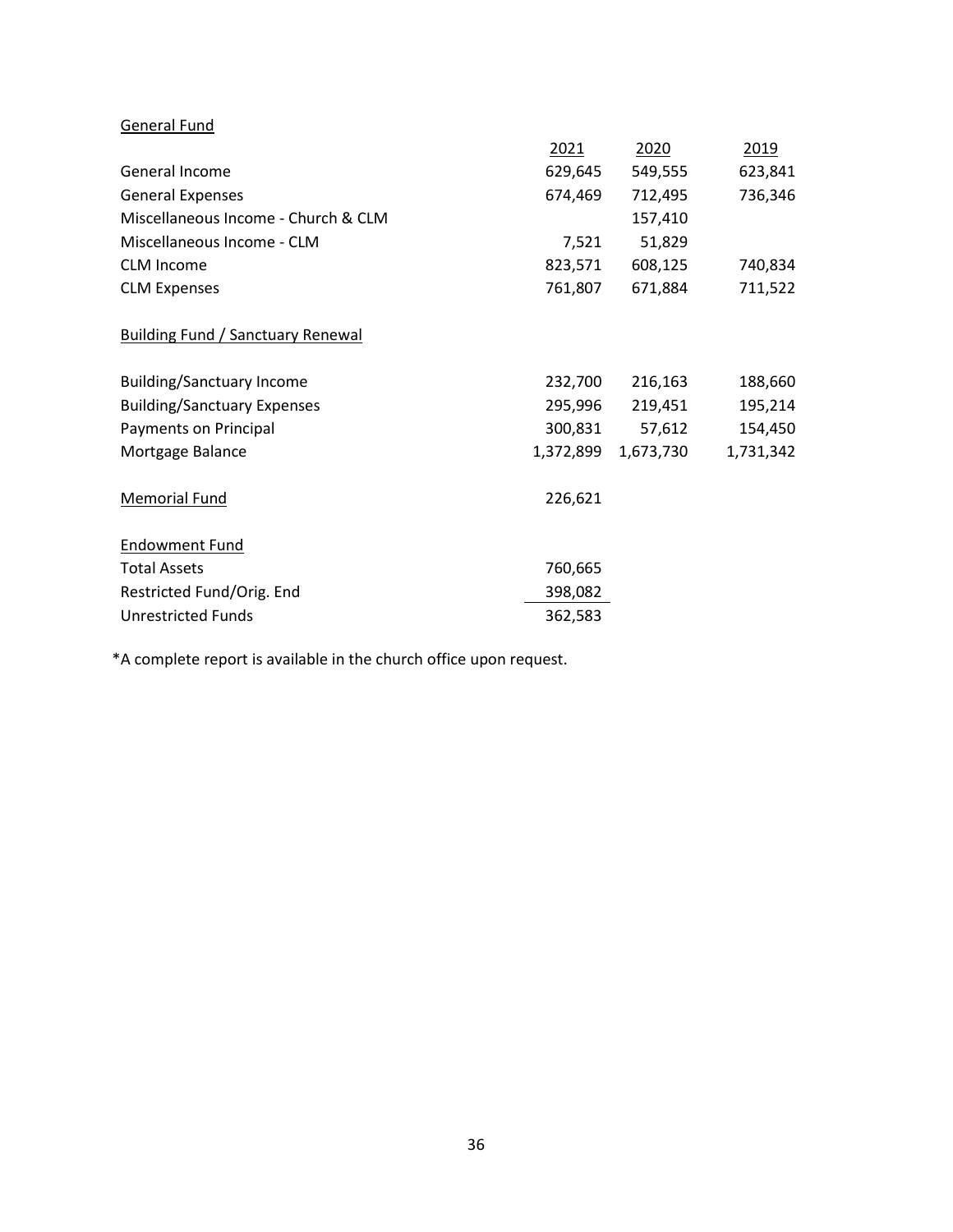# <span id="page-36-0"></span>Spending Plan 2022

#### **ST. LUKE'S LUTHERAN CHURCH 2022 FINANCIAL PLAN**

|                               | 2021          | 2022                 |
|-------------------------------|---------------|----------------------|
|                               | <b>Actual</b> | <b>Proposed Plan</b> |
| <b>MINISTRIES</b>             |               |                      |
| <b>Connecting</b>             |               |                      |
| <b>Worship and Music</b>      | 16,212        | 16,350               |
| Fellowship                    | 329           | 600                  |
|                               | 16,541        | 16,950               |
| Growing                       |               |                      |
| Learning                      | 4,367         | 5,550                |
| Youth                         | 1,677         | 1,600                |
|                               | 6,045         | 7,150                |
| <b>Serving</b>                |               |                      |
| <b>Benevolence Ministries</b> | 53,897        | 54,000               |
| Community                     | 11,388        | 11,650               |
|                               | 65,285        | 65,650               |
|                               |               |                      |
|                               | 87,871        | 89,750               |
|                               |               |                      |
| <b>MINISTRY SUPPORT</b>       |               |                      |
| Stewardship                   | 3,414         | 3,450                |
|                               |               |                      |
| <b>Facilities</b>             | 87,946        | 92,835               |
| Administration                | 36,566        | 38,500               |
|                               |               |                      |
| <b>Ministry Team</b>          |               |                      |
| <b>Salaries</b>               | 279,263       | 299,987              |
| <b>Benefits</b>               | 111,176       | 113,464              |
| <b>Allowances</b>             | 68,232        | 72,901               |
|                               | 458,671       | 486,352              |
|                               |               |                      |
|                               | 586,597       | 621,137              |
|                               |               |                      |
| <b>CHILD LIFE MINISTRIES</b>  | 761,807       | 818,762              |
|                               |               |                      |
| <b>MINISTRIES</b>             | 87,871        | 89,750               |
| <b>MINISTRY SUPPORT</b>       | 586,597       | 621,137              |
| <b>CHILD LIFE MINISTRIES</b>  | 761,807       | 818,762              |
| <b>TOTAL FINANCIAL PLAN</b>   | 1,436,274     |                      |
|                               |               | 1,529,649            |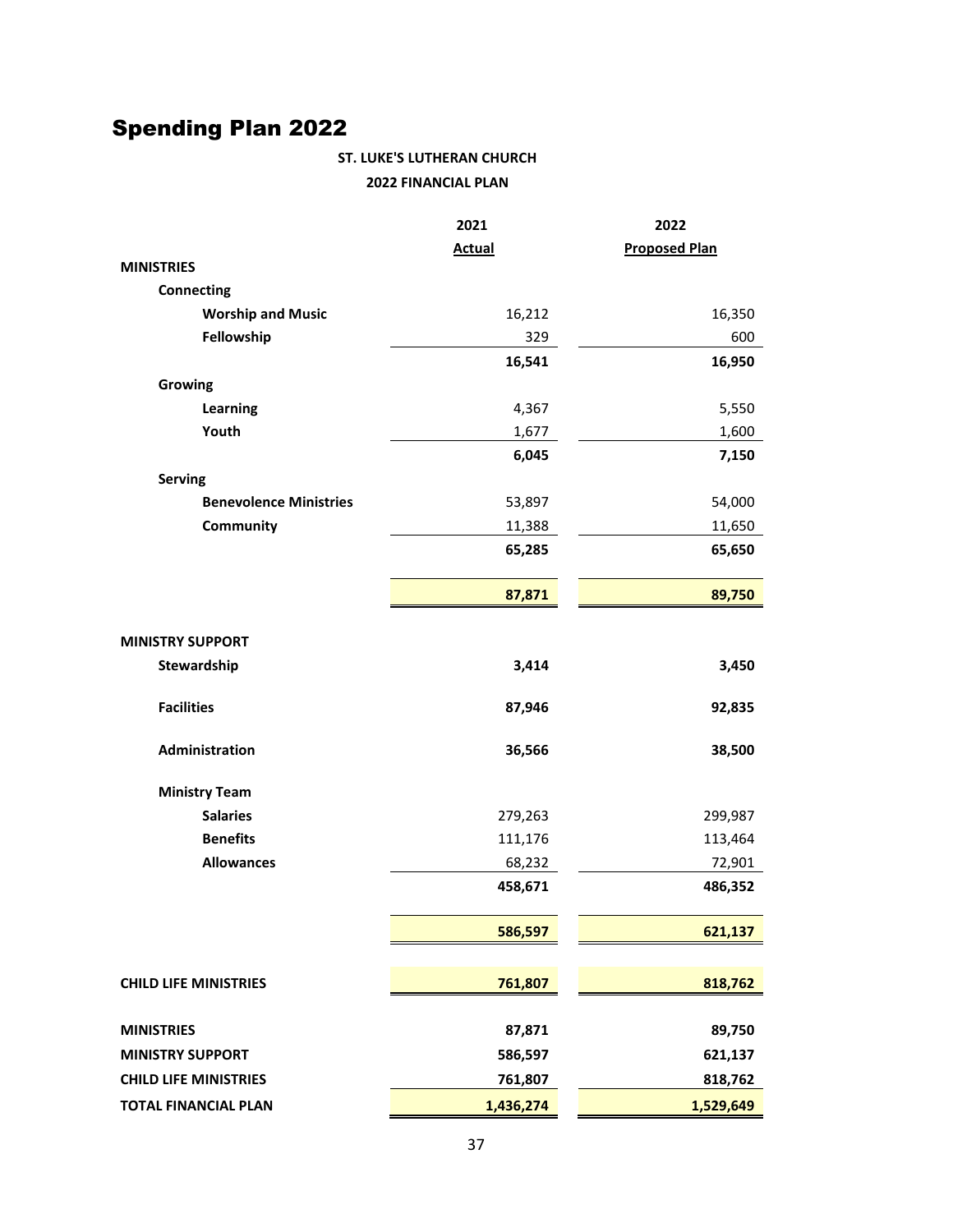## <span id="page-37-0"></span>In Memoriam

"Now, Lord, You have kept Your promise, and You may let Your servant go in peace. For my own eyes I have seen Your salvation, which You have made ready in the presence of all people. I am the Resurrection and the Life. Those who believe in me, even though they die, will live, and everyone who lives and believes in me will never die."

With gratitude we remember the following who have been called to the Church Triumphant during the past year:

#### **St. Luke's Members:**

| Rev. Joan Jacobson-Wolf |
|-------------------------|
| Keith Fuchs             |
| <b>Chuck Stern</b>      |
| <b>Clarence Stoel</b>   |
| <b>Bill Douglas</b>     |
| <b>Audrey Clemans</b>   |
|                         |

#### **Friends of St. Luke's:**

Henry Teuteberg Janice Brackken Brian Farrell Nicholas Hilt

Sharon Romberg Jeffrey Katzner Roberta Olson Sharon Stolpa

Janet Kleist Richard Bickett John Johnson Carol Jorvig

Steven Stolpa Scott Hendrickson Lois Manicke

## <span id="page-37-1"></span>2021 Monthly Mission Envelopes

- January **Lutheran Disaster Response:** This organization of the ELCA brings God's hope, healing and renewal to people whose lives have been disrupted by disasters in the United States and around the world. In 2018 Lutheran Disaster Response provided ongoing assistance to those affected by wildfires, hurricanes, tsunamis, flooding, earthquakes, drought, war and conflicts.
- February **Whittier School Partnership and Blessings in a Backpack Program:** St. Luke's has a great relationship with Whittier Elementary School. Prior to COVID, people from St. Luke's were in the school building on a weekly, and almost daily basis. We partner with Blessings in a Backpack to provide take-home meals to Whittier students and families, supplying food over weekends when students do not have access to school breakfast or lunch.
- March **Hope Center:** St. Luke's supports Hope Center each month with \$400. All gifts will help offset this amount from our General Fund.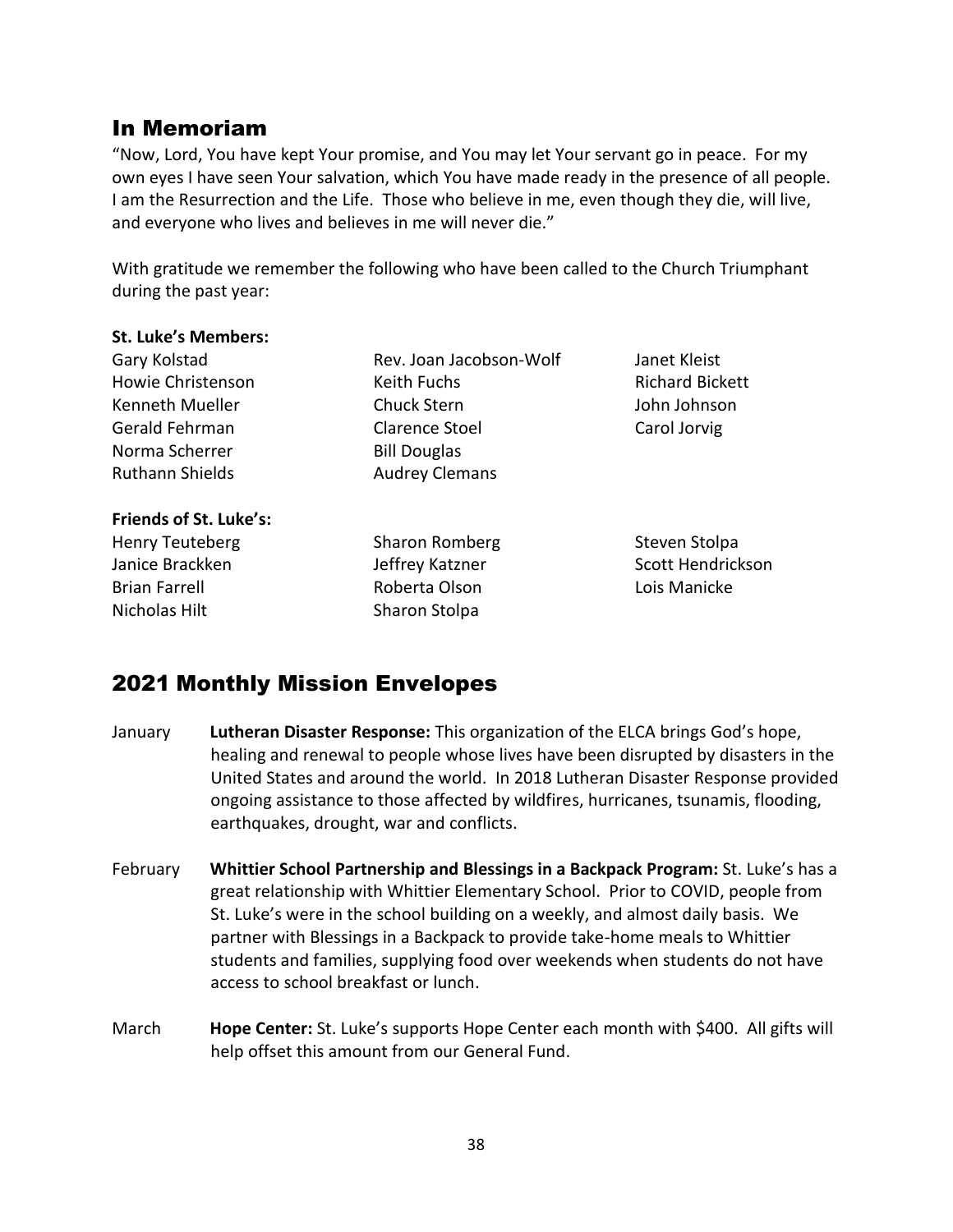- April **Tanzania Partnership:** We give thanks for our Tanzania partnership and offer our gifts to continue to support eight congregations. We support them through prayer, through learning, through relationship building and through financial assistance as well.
- May **ERAs Senior Network:** St. Luke's supports ERAs with \$300 per month. All gifts will help offset this amount from our General Fund.
- June **Lutheran World Relief:** Financial gifts are sent to Lutheran World Relief to support the purchase and shipping of extra blankets and quilts in addition to the many made by the Needle and Thimble group.
- July **Lutheran Social Services of Wisconsin and Upper Michigan:** LSS empowers people to live their best lives by offering a path to recovery from addiction or mental illness, a home that's safe and affordable, a family to thrive in, independence and a life that is truly their own.
- August **Seminaries of the Church:** Luther Seminary and Wartburg Seminary
- September **Healing Hearts:** Healing Hearts of Waukesha County offers a peer-to-peer support program for children and teens, ages 4 through 18, who are grieving the loss of a loved one due to death, divorce, separation, incarceration, military deployment, or immigration.
- October **Tanzania Partnership** *(see above)*
- November **ELCA World Hunger & Waukesha Food Pantry:** During the month of Thanksgiving we are motivated to share a portion of the gifts we have received from God with others so they too receive the gift of food. The ELCA World Hunger program is highly regarded in its effectiveness of its ministry as is the Waukesha Food Pantry in its ministry to Waukesha residents.
- December **St. Luke's Endowment Fund:** The Endowment Committee distributes money from the fund to local and global charities and provides scholarships to St. Luke's members who are attending college or seminary.